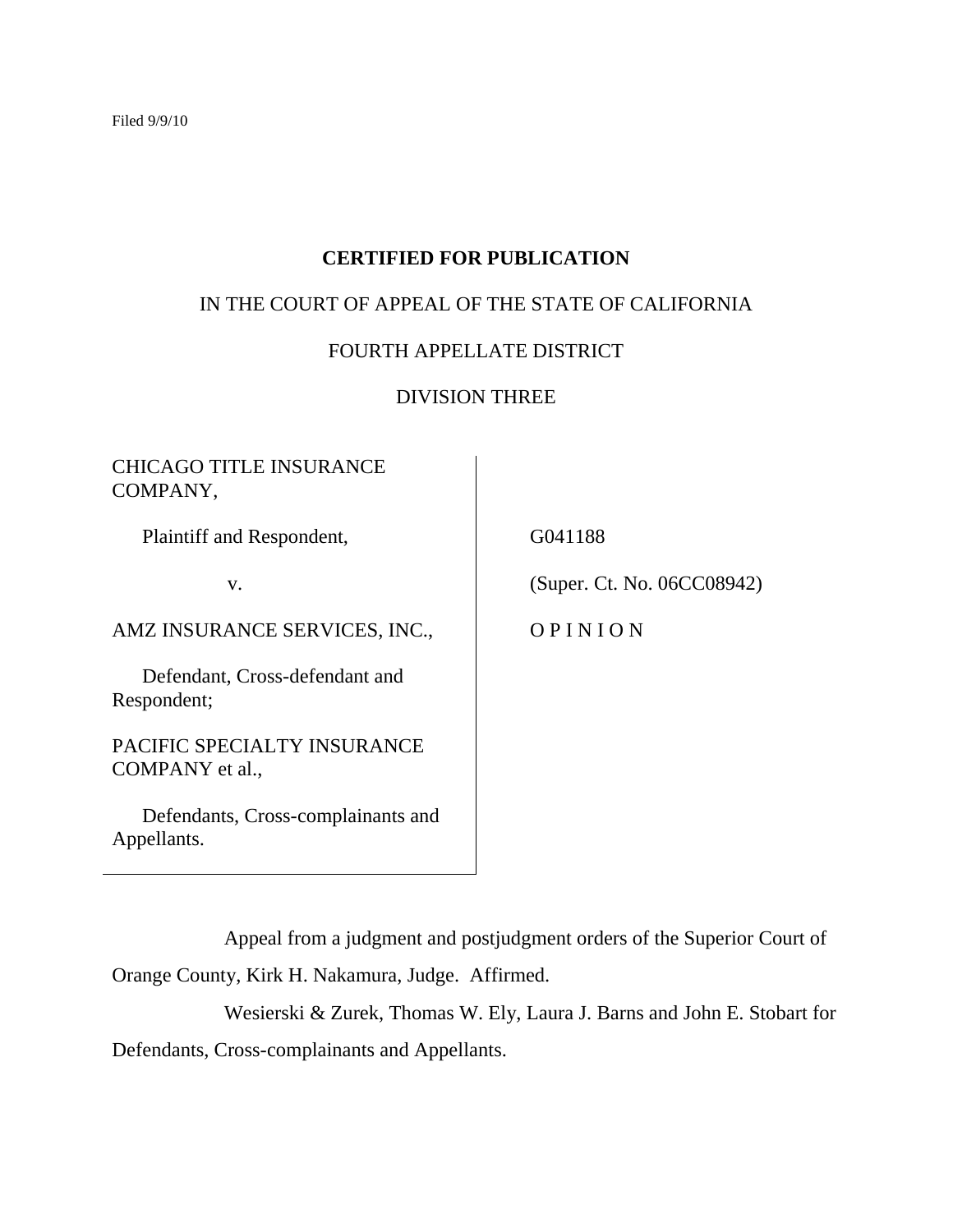Gilbert, Kelly, Crowley & Jennett, Timothy Kenna, Craig H. Bell and Allan E. Perry for Plaintiff and Respondent.

No appearance for Defendant, Cross-defendant and Respondent.

#### **INTRODUCTION**

A binder is a contract of insurance that provides coverage pending the issuance of the insurance policy. (*Adams v. Explorer Ins. Co.* (2003) 107 Cal.App.4th 438, 451 (*Adams*).) The central issue in this case is whether a document entitled "Evidence of Property Insurance" (EOI) issued by AMZ Insurance Services, Inc. (AMZ), was an enforceable binder of homeowner's insurance extending coverage from appellant Pacific Specialty Insurance Company (PSIC) for a fire loss incurred by Cheryl Mustain.

After obtaining an assignment of rights, respondent Chicago Title Insurance Company (Chicago Title) brought this lawsuit asserting the EOI was an enforceable binder and alleging PSIC and its owner, The McGraw Company doing business as McGraw Insurance Services (McGraw), $<sup>1</sup>$  breached the terms of the EOI and engaged in</sup> bad faith by denying coverage for Cheryl Mustain"s loss. The trial court determined the EOI was an insurance binder as a matter of law. The court so instructed the jury, subject to the jury"s determinations whether AMZ had actual or ostensible authority to issue binders on behalf of PSIC and whether the EOI was lawfully cancelled before Cheryl Mustain"s loss.

The jury found the EOI was not lawfully cancelled, AMZ had actual or ostensible authority to issue the EOI as an insurance binder, and PSIC acted in bad faith by failing to properly investigate the loss and pay proceeds under the policy. The court

<sup>&</sup>lt;sup>1</sup> PSIC and its owner, McGraw, are appellants. AMZ, though a defendant in the trial court, has not filed a brief on appeal.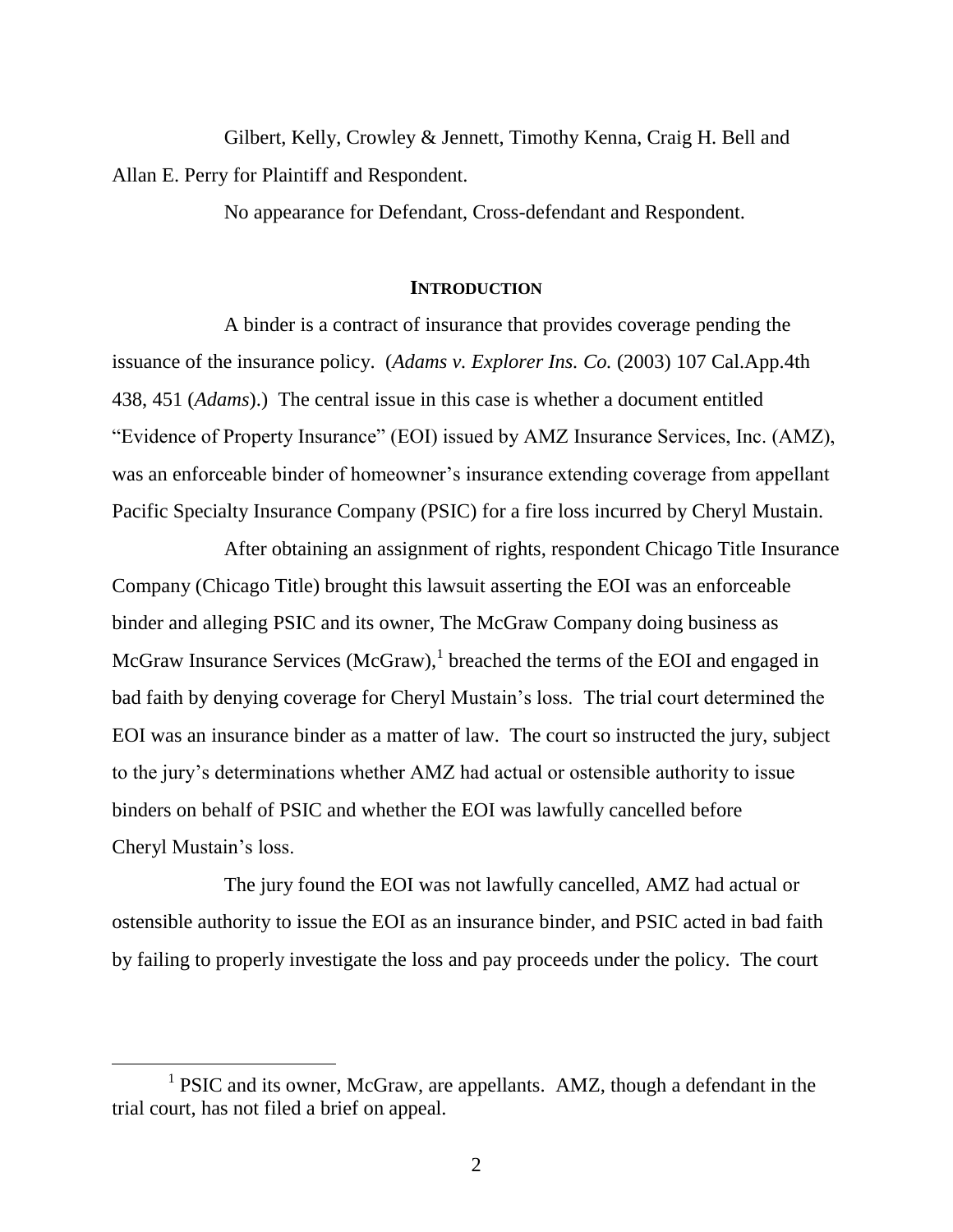awarded Chicago Title a stipulated amount of recovery under the EOI and its attorney fees.

We affirm. The trial court did not err by instructing the jury the EOI was a binder of insurance and by denying PSIC and McGraw's motion for a judgment notwithstanding the verdict (JNOV), which asserted the EOI was not a binder as a matter of law. The EOI included all of the required elements for a binder under Insurance Code section 382.5, subdivision (a) and was issued by AMZ in accordance with procedures established by PSIC for binding coverage in escrow transactions. We also conclude substantial evidence supported the jury"s findings of agency and bad faith, and the trial court did not err by denying PSIC and McGraw"s motion based on the doctrine of superior equities or by denying PSIC and McGraw's motion for a judgment of indemnity against AMZ.

#### **FACTS**

#### I.

### *The Mustains Refinance Their Home Loan.*

In August or September 2005, Thomas Mustain and Cheryl Mustain (the Mustains) contacted a mortgage broker, Security Mortgage Lenders (Security), to refinance their home. Security obtained a loan for them from New Century Mortgage (New Century) and contacted Chicago Title to open an escrow for the transaction. Kara Mrozek was the escrow officer at Chicago Title, who handled the Mustains' refinance escrow.

New Century conditioned the loan on the Mustains" obtaining a new policy of homeowner"s insurance. New Century would not fund the loan, and escrow could not close, without evidence the new insurance policy was in place and "[a]n acceptable policy, with endorsements," had been received in escrow. The initial premium would be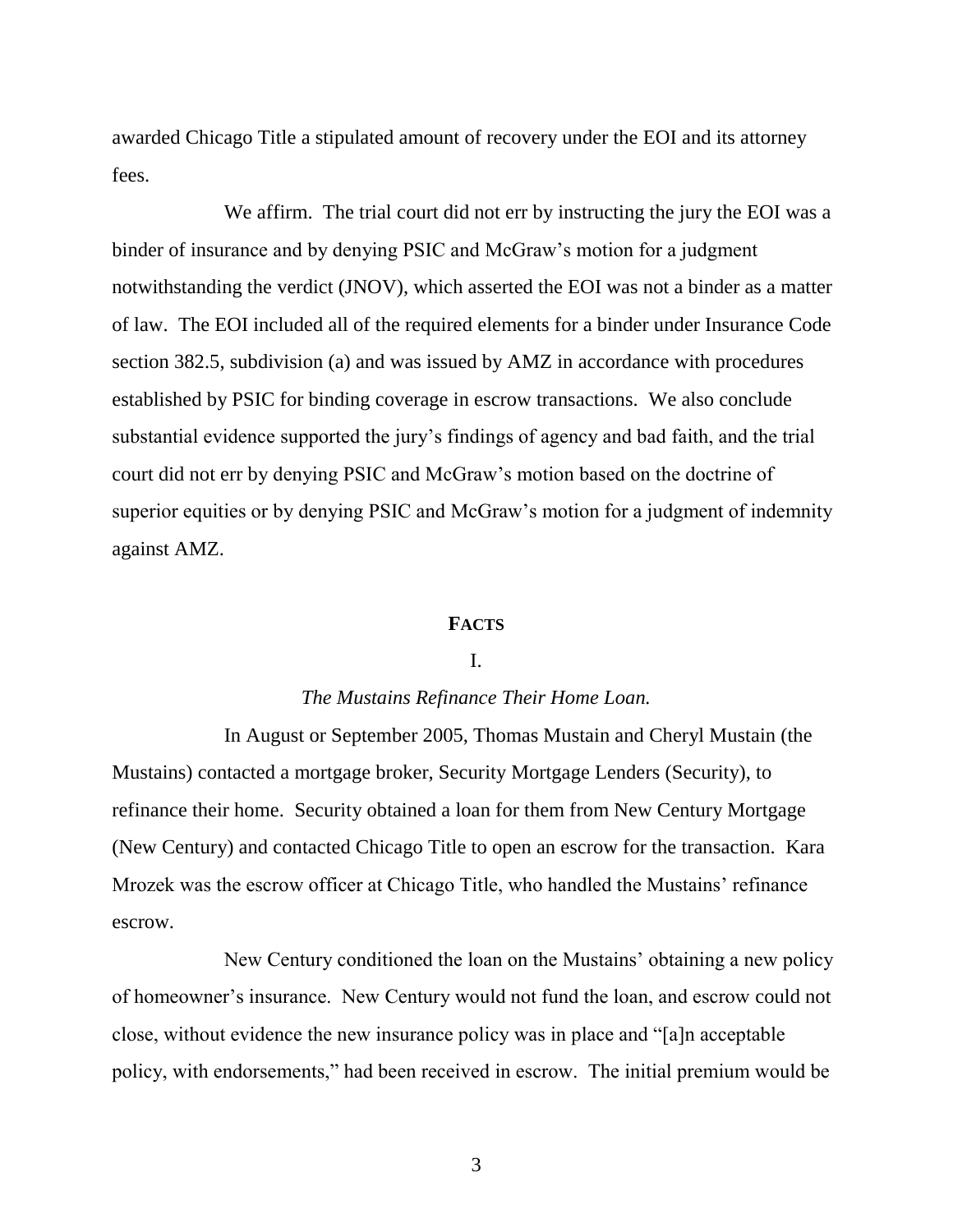paid through escrow, and it was the escrow officer"s responsibility to make sure the premium was paid and evidence of insurance was presented to New Century.

Thu Vu, a loan processor at Security, contacted Jorge Torres, an insurance agent at AMZ, and requested homeowner's insurance for the Mustains' home. AMZ is owned by Adel Zibara and had been writing homeowner"s insurance with PSIC since 1997. After speaking with Torres, Vu sent him by facsimile a written request for insurance stating, "Need Evidence Insurance" and "Rush Please," along with a copy of the Mustains" loan application.

Torres selected PSIC, which represented 10 to 20 percent of AMZ"s business, because its binding procedures were easier than those of other insurance companies. To bind coverage, Torres prepared the EOI, which is a computer-generated form, naming PSIC as the insurer and the Mustains as the insureds under a policy of homeowner's insurance. In escrow transactions for home mortgage refinance, using an EOI is the industry standard for providing proof of insurance.

### $II$ .

# *PSIC Authorizes AMZ to Bind Coverage with EOI's.*

AMZ was not an appointed agent of PSIC. Their relationship was governed by a producer"s agreement between AMZ and McGraw, stating: "Only upon specific written instruction from McGraw, by which McGraw binds coverage on a risk, may the Producer furnish a written binder of coverage to an insured" and "Producer has no authority to issue certificates of insurance, identification cards, endorsements, or other evidences of insurance with insurers represented by McGraw without the express written consent of McGraw."

The 1997 personal lines producer's agreement between McGraw and AMZ stated AMZ "has no authority to act on behalf of, or to bind, [PSIC] . . . other than the limited authority specifically provided on each application for insurance" and "[AMZ]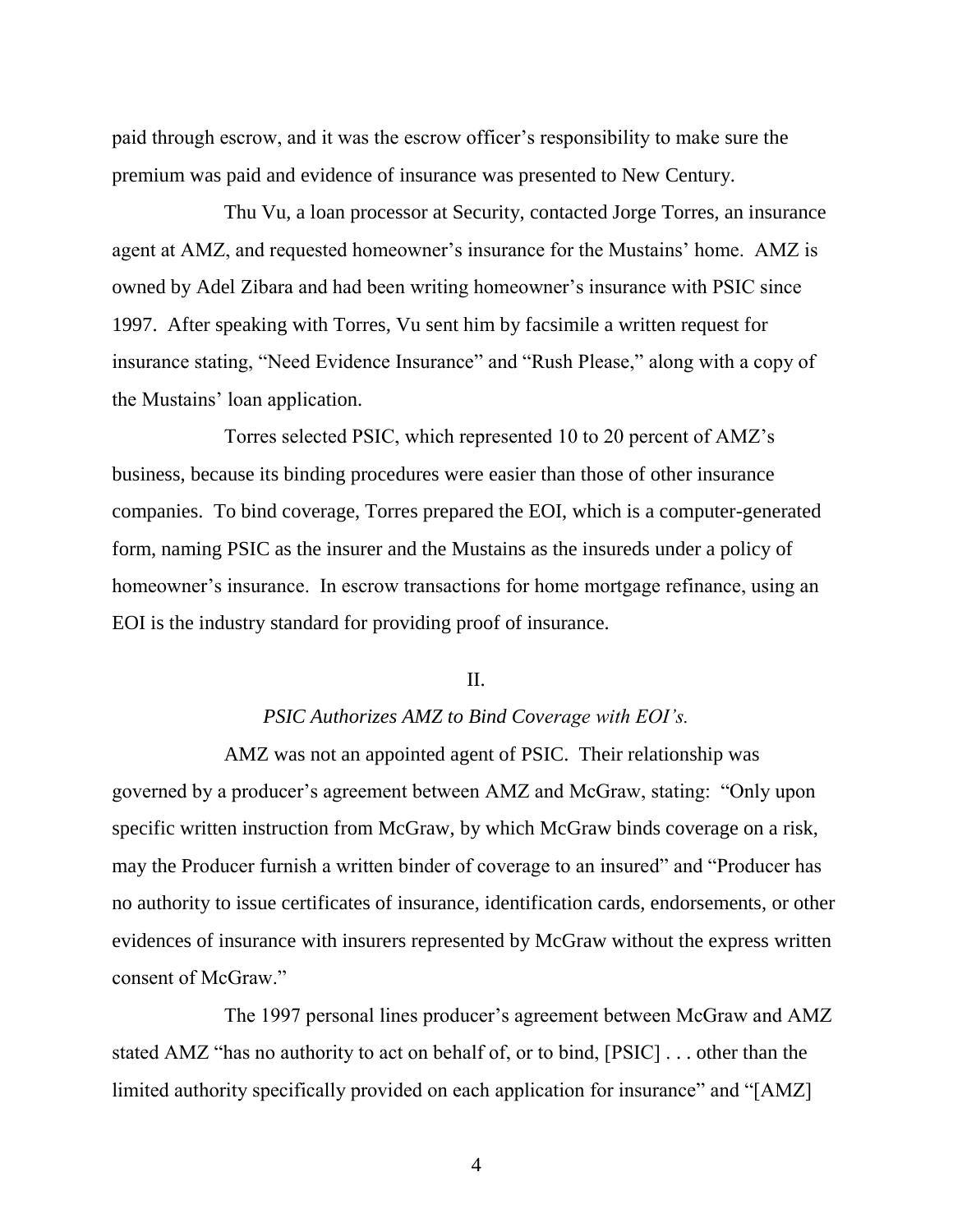shall always be deemed a representative of the insured and not an agent for the company unless an agency appointment has been made with the California Department of Insurance."

The application for the type of homeowner's insurance policy at issue in this case included procedures requiring four conditions be met for AMZ to bind coverage: "1. All underwriting rules are followed. [¶] 2. Application is fully completed and signed by applicant and producer. [¶] 3. Disclosure form is fully completed and signed by applicant. [¶] 4. Items 2-3 above are mailed to [the insurer]. If paid in full, 15 days. If installment payment plan requested, 5 days." The final condition required PSIC to receive payment of the premium before issuing the policy. The application containing the binding procedures is an internal document available online to AMZ representatives.

Despite the producer's agreement and the conditions set forth in the application, AMZ had authorization from PSIC to bind coverage of homeowner's insurance for escrow transactions by issuing EOI"s before receipt of the insurance premium payment and the signed application. Zibara testified that Jeff Jacob, PSIC"s regional sales manager, had authorized him to issue EOI"s as binders for escrow transactions. Before the EOI was issued in this case, AMZ had issued EOI"s as binders on behalf of PSIC before receiving the premium payment on about 30 to 40 occasions. PSIC never objected to that practice.

Jacob had instructed AMZ representatives to use the producer code plus two random numbers as a temporary policy number on an EOI to use it as a binder. PSIC did not require AMZ to send it a copy of an EOI.

For escrow transactions, AMZ would obtain information from the escrow holder, issue and fax the EOI to the escrow, and send the application to the insured. Once AMZ received the signed application from the insured and the premium payment from escrow, AMZ would forward them to PSIC. If a signed application and premium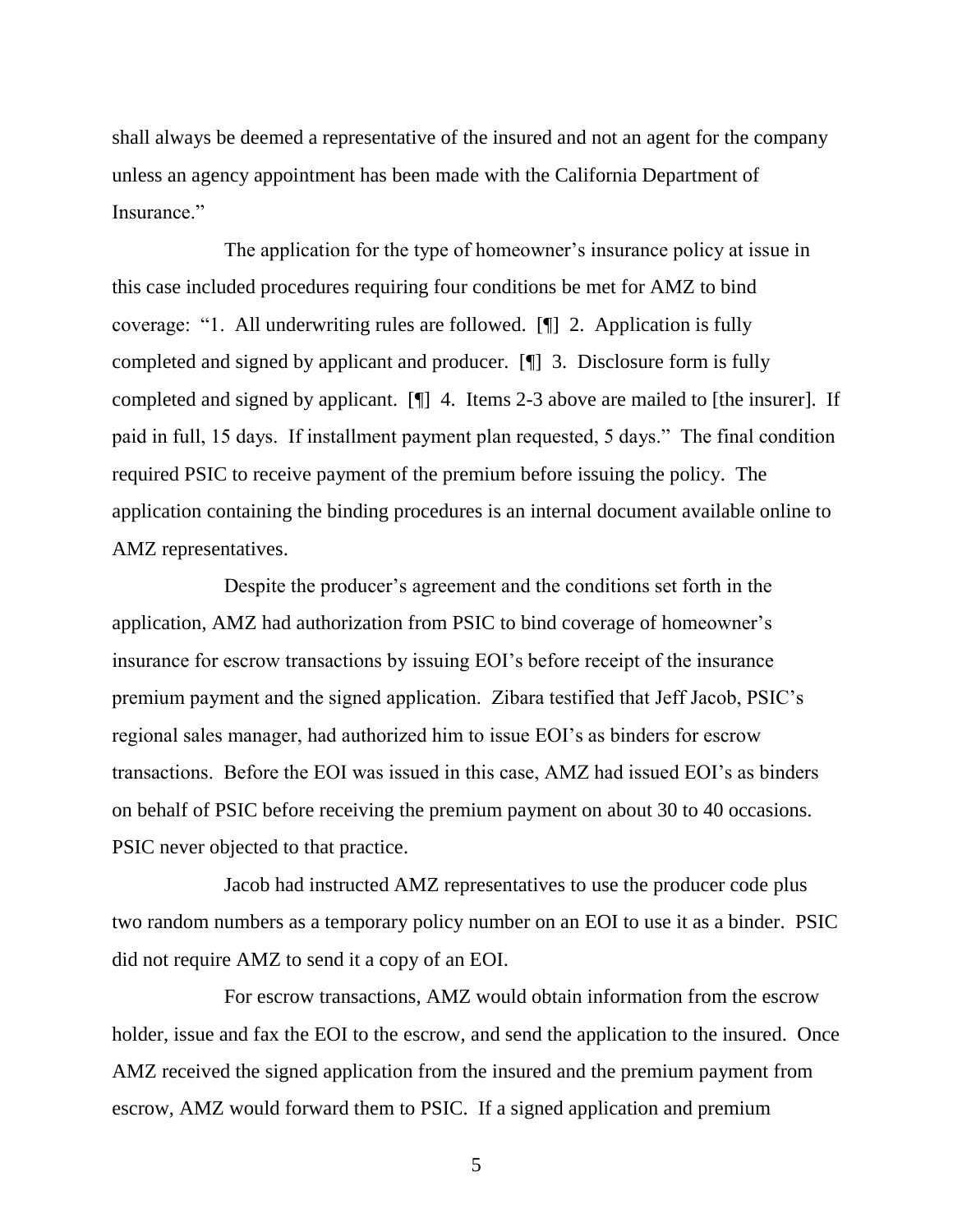payment were sent to PSIC within 15 days of the date of the EOI, then PSIC would issue a permanent policy effective retroactively to the date of issuance of the EOI.

If, after the EOI was issued, the premium was not paid or a signed application was not received by PSIC within 15 days, AMZ was authorized by PSIC to attempt to cancel the EOI by following certain procedures. Jacob instructed AMZ representatives to cancel an EOI by stamping the word "void" on the EOI issued in PSIC"s name when the premium payment was not received within 15 days of the date the EOI was issued.

#### III.

# *AMZ Issues an EOI in Accordance with PSIC's Authorization and Instructions.*

The Mustains' unsigned loan application provided all the information AMZ needed to bind coverage with PSIC. Torres prepared an EOI, using the producer code for AMZ plus two randomly selected numbers for the policy number. By using the EOI to bind coverage before receiving the premium payment and the signed application, and in assigning a policy number using AMZ"s producer code, Torres was following instructions given by Jacob of PSIC for binding coverage in escrow transactions.

The EOI stated, "[t]his is evidence that insurance as identified below has been issued, is in force, and conveys all the rights and privileges afforded under the policy." The EOI identified the insurer as PSIC, the insureds as the Mustains, the property insured by address, the nature and limits of coverage, the amount of the deductible, the name of the AMZ representative, the amount of the annual premium, and the effective date of coverage.

Torres sent the EOI with a premium invoice to Vu within a few hours of her request for insurance. Based on the EOI, Vu believed homeowner's insurance on the Mustains" home was in place. Although Torres testified he prepared an insurance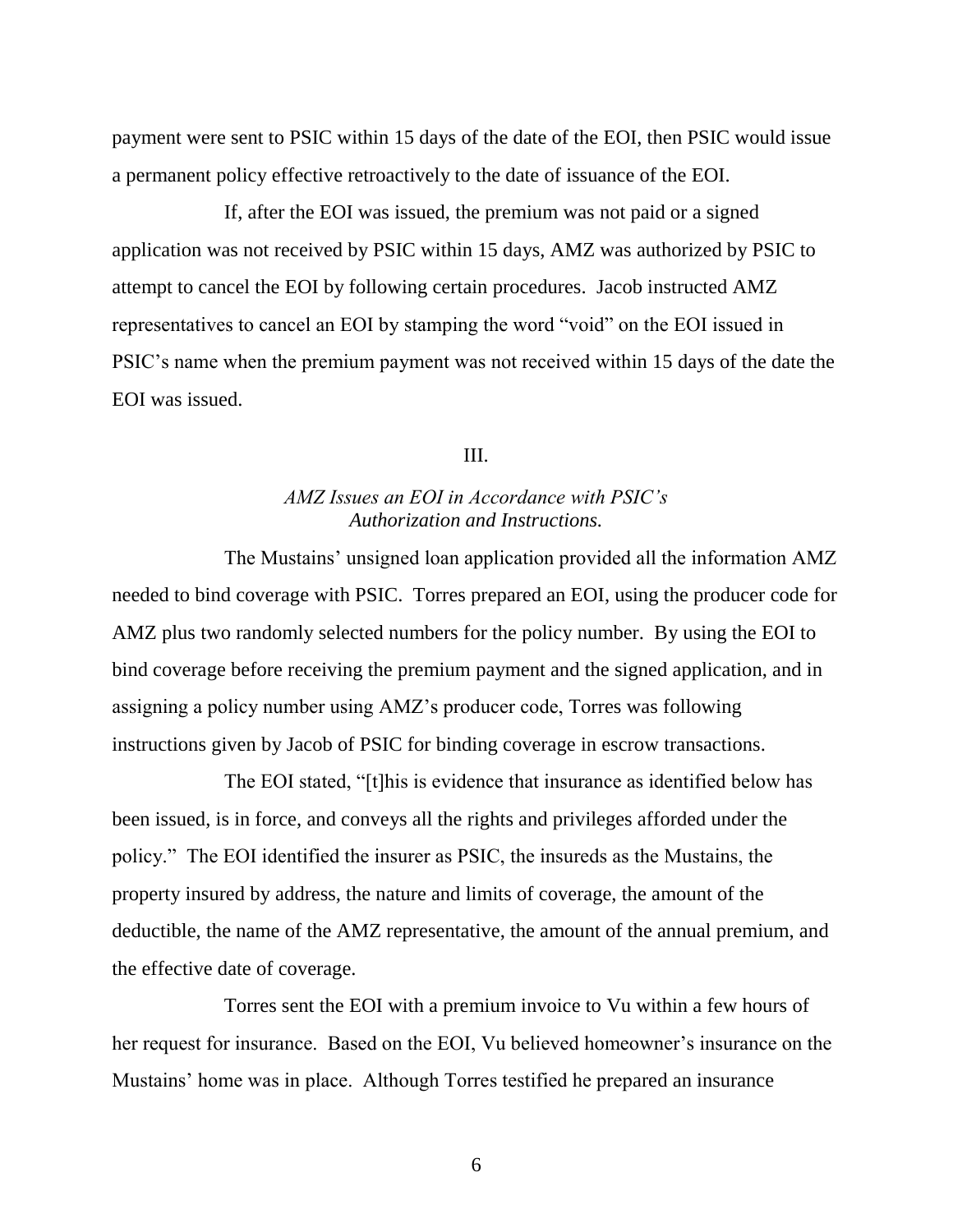application, dated it October 5, 2005, and mailed it to the Mustains with a note to sign and return the application as soon as possible, Cheryl Mustain testified the Mustains never received the insurance application or a premium invoice.

Vu sent a copy of the EOI to Mrozek at Chicago Title. Mrozek had seen EOI"s issued by AMZ naming PSIC as the insurer five to 10 times and believed AMZ had authority to prepare and issue the EOI as an insurance binder. The EOI did not have a due date for payment of the premium, and nobody from AMZ informed Mrozek the premium had to be paid within 15 days of the October 5 issuance date of the EOI.

New Century funded the loan, and escrow closed on October 12, 2005. When escrow closed, Chicago Title had not sent a check for the premium payment to AMZ. Mrozek testified that nobody contacted her about the premium payment until after the fire loss on November 11, 2005.<sup>2</sup>

#### IV.

### *AMZ Attempts to Cancel the EOI.*

When Torres noticed the premium had not been paid, he contacted Vu at Security and told her no insurance was in force because payment had not been received. Vu contacted an assistant of Mrozek at Chicago Title and asked why the premium had not been paid. The assistant told Vu the premium check was still in the file. Vu requested the premium check be sent to AMZ as soon as possible.

When, after 15 days from the issuance date of the EOI, payment had not been made and a completed application had not been received, AMZ stamped the word "void" on a copy of the EOI, as Jacob had instructed. On October 28, 2005, Zibara sent

 $2^2$  Torres testified he contacted Mrozek between October 5 and November 11, 2005, and told her, "we haven"t received payment on this file." According to Torres, Mrozek responded by saying she would look into the matter and get back to him. Torres testified he did not tell Mrozek the EOI was void or the policy was being cancelled. According to Torres, Mrozek told him she forgot to pay the premium.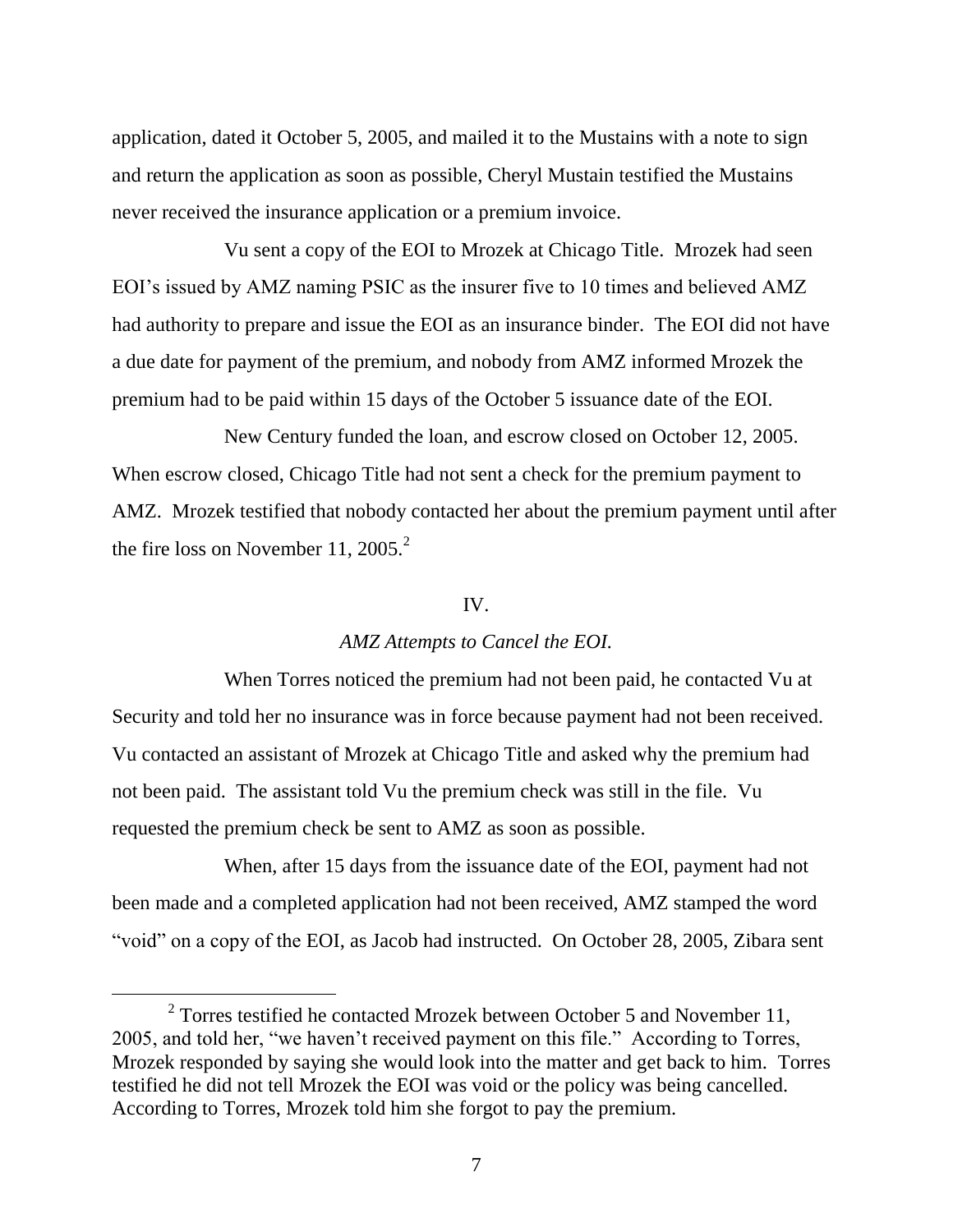the EOI stamped "void" by facsimile to Security and to Chicago Title. A transmittal sheet of the facsimile sent to Security included a note stating, "[t]his fax letter is to inform that this policy # B20418-05 for THOMAS & CHERYL MUSTAIN is null and void from inception. As you know, we have not received the premium to remit to the insurance co." Zibara testified a copy of the EOI stamped "void" was mailed to New Century and to the Mustains. Torres never received a response from Chicago Title.

Mrozek testified she never received anything about voiding the policy and did not see the EOI stamped "void" or the facsimile sent to Security until trial. The Mustains never received a notice of cancellation of the policy and never received a copy of the EOI with "void" stamped on it. Vu also testified she never received an EOI stamped "void."

V.

# *After the Mustains' House Burns Down, Cheryl Mustain Is Told She Has No Insurance.*

On November 11, 2005, the Mustains" house burned down.

Thomas Mustain died in the blaze (a fact the trial court ruled inadmissible).

After the fire, Mrozek learned the premium check had not been sent to AMZ. The file for the Mustains' escrow revealed a premium check for the PSIC policy had never been cut. Mrozek testified that when she spoke with Torres after the fire, he mentioned the nonpayment of the premium but did not mention the EOI with the "void" stamp on it.

Cheryl Mustain timely contacted Vu at Security to report the loss to PSIC and make a claim. Vu gave her the telephone number for Torres and suggested she contact him. Cheryl Mustain contacted Torres, who told her he did not believe any insurance policy was in force but would investigate and call her back. Torres never called Cheryl Mustain and never responded to her phone calls.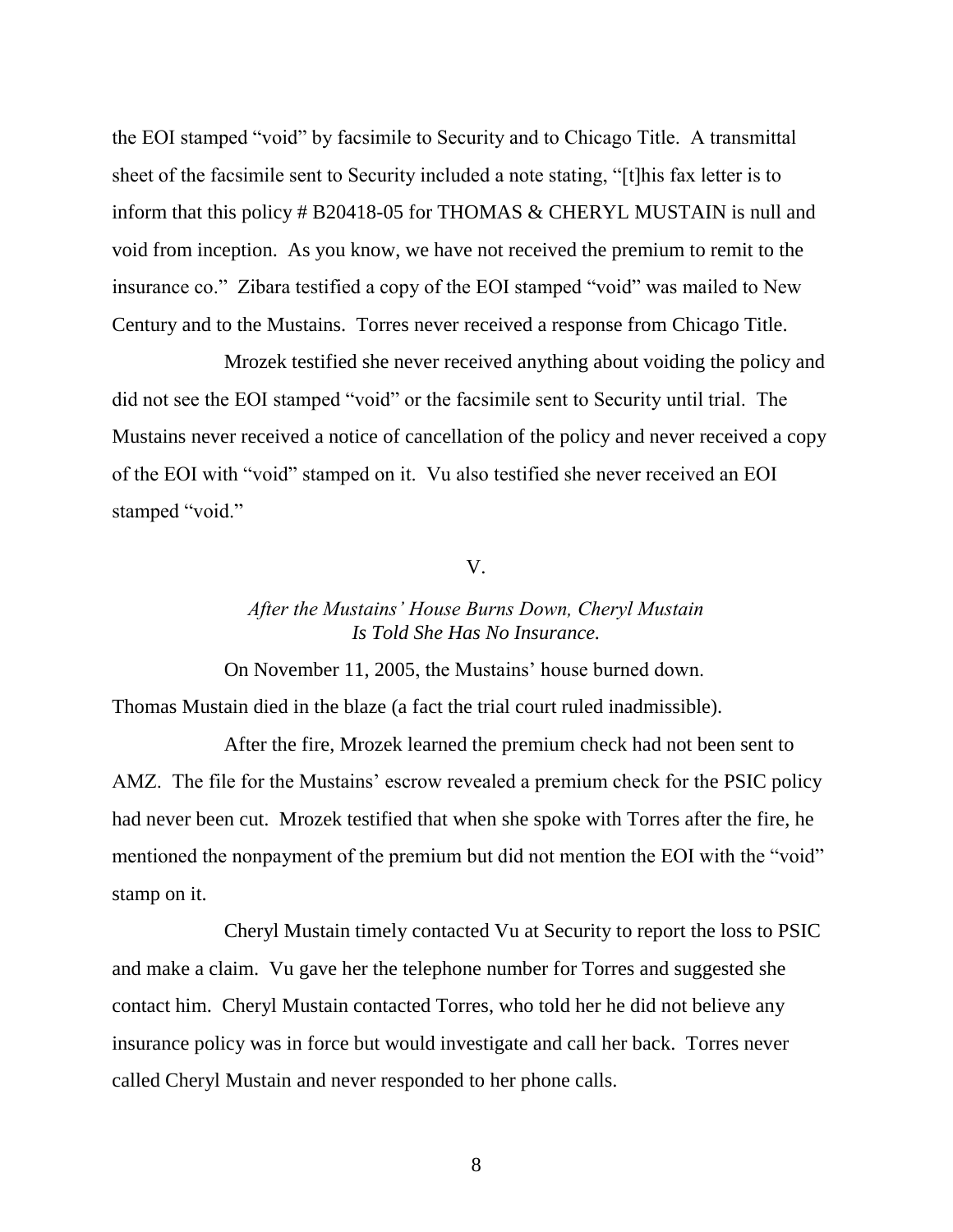Shortly after the fire, Zibara gave notice of the loss and claim to Jacob at PSIC. Zibara testified he provided Jacob with copies of all of the documents from the Mustains" file, including the original EOI and the EOI stamped "void." Jacob told Zibara, "don't be concerned" because "[w]e've done everything by the book," which Zibara understood to mean AMZ had followed PSIC"s procedures. Jacob said he would take over handling the matter.

Jacob discussed the matter with Brian Weaver, PSIC"s vice-president of sales and marketing. Jacob did not give Weaver a copy of the EOI or other relevant documents but threw away the copies he received from Zibara. When Jacob explained that PSIC had not received a signed application or a premium payment, Weaver commented, "it probably would end up in court." Jacob determined the EOI issued to the Mustains' escrow was legally "inconsequential" and not worth forwarding to PSIC's claims department. At some point, Jacob told Zibara that PSIC was denying coverage on Cheryl Mustain"s claim.

Cheryl Mustain retained an attorney who sought payment from Chicago Title. In settlement, Chicago Title paid Cheryl Mustain and New Century \$270,200—the full amount of coverage stated in the EOI—and in exchange received an assignment of rights.

On February 23, 2006, Zibara faxed to counsel for Chicago Title documents from the Mustains" file at AMZ. The cover sheet included a note from Zibara, stating: "We followed the guidelines of [PSIC] in issuing the evidence of insurance which was faxed to SECURITY MORTAGE and CHICAGO TITLE." About a month later, in another facsimile cover sheet to Chicago Title"s counsel, Zibara stated, "we followed the guidelines of Mcgraw/Pacific Specialty every step of the way." Zibara advised counsel to contact McGraw or PSIC "as they["]re the insurance carrier and binder was issued on their behalf by our office according to their procedures and guidelines."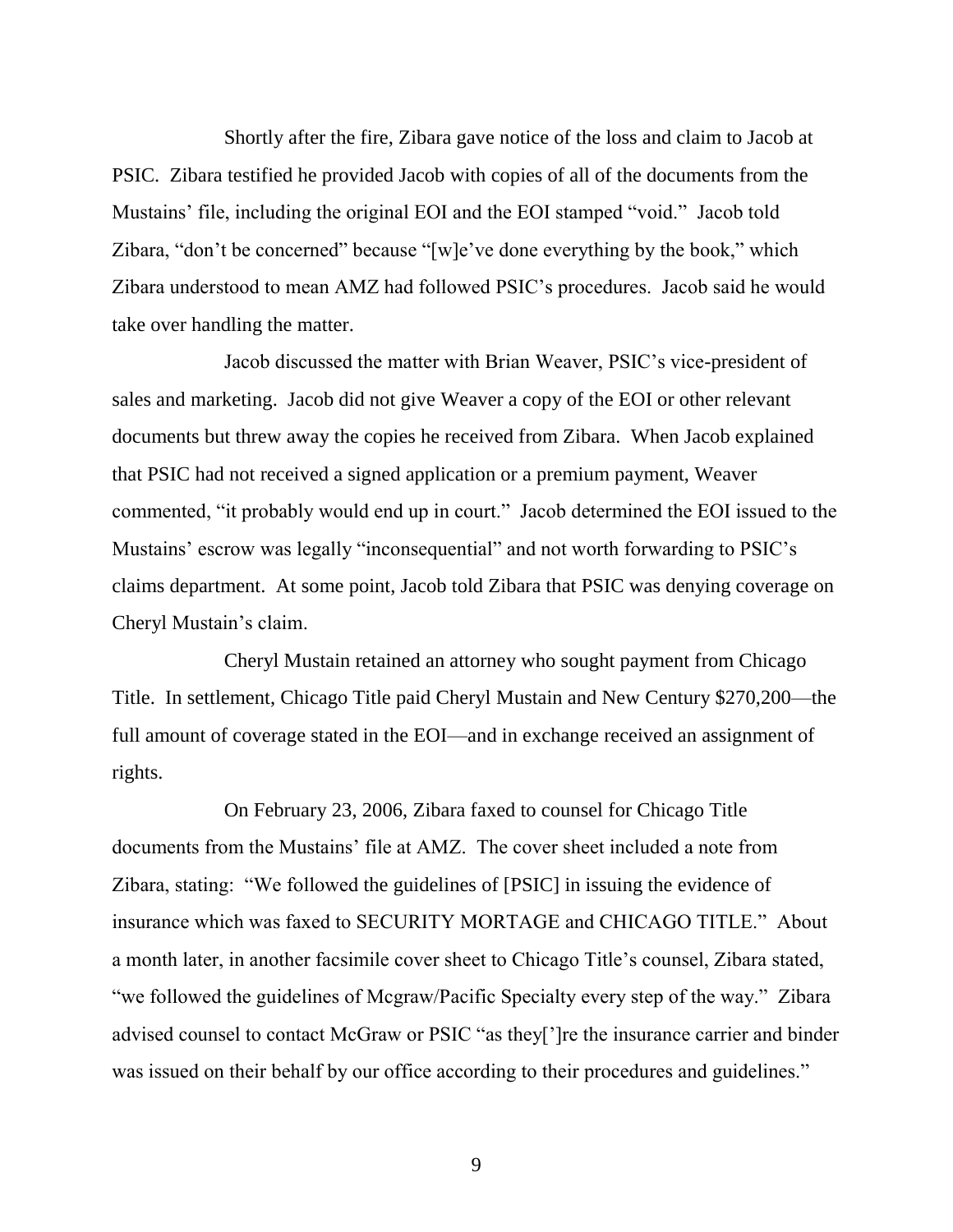#### **PROCEEDINGS IN THE TRIAL COURT**

Based on the rights assigned from Cheryl Mustain, Chicago Title sued PSIC for breach of insurance contract, bad faith, and declaratory relief, and sued PSIC, AMZ, Security, and McGraw for negligence, equitable subrogation, equitable indemnity, and tort of another. AMZ filed a cross-complaint against PSIC and McGraw for indemnity, and PSIC and McGraw filed a cross-complaint against AMZ for declaratory relief, negligence, indemnity, and contribution.

Chicago Title moved for summary adjudication of whether PSIC and McGraw had a duty to indemnify Chicago Title for sums paid to Cheryl Mustain. PSIC and McGraw moved for summary judgment or summary adjudication against Chicago Title on the ground no insurance contract existed between PSIC and the Mustains as a matter of law. PSIC and McGraw also sought summary judgment against AMZ on its cross-complaint. (AMZ did not oppose the motion, and the trial court granted PSIC and McGraw's summary judgment motion.)

The trial court denied Chicago Title"s motion and PSIC and McGraw"s motion against Chicago Title. In the minute order denying the motions, the court stated: "The Court rejects [PSIC and McGraw]"s contention that the [EOI] is not a binder. The Court finds that it is a binder under California Insurance Code Section 382.5 which temporarily obligates the insurer to provide insurance coverage pending issuance of the insurance policy. The Court specifically rejects the contention that the binder has no effect because of the failure to submit premiums or an application. Nothing on the [EOI] indicates that this is a condition precedent for the binder to be effective."

Just before trial, PSIC and McGraw filed a motion in limine to exclude reference to the EOI as a binder. At the hearing on the motion in limine, counsel for PSIC and McGraw argued the EOI was not a binder because it was not signed by an agent of PSIC and there was no mutual consent. PSIC and McGraw"s counsel argued: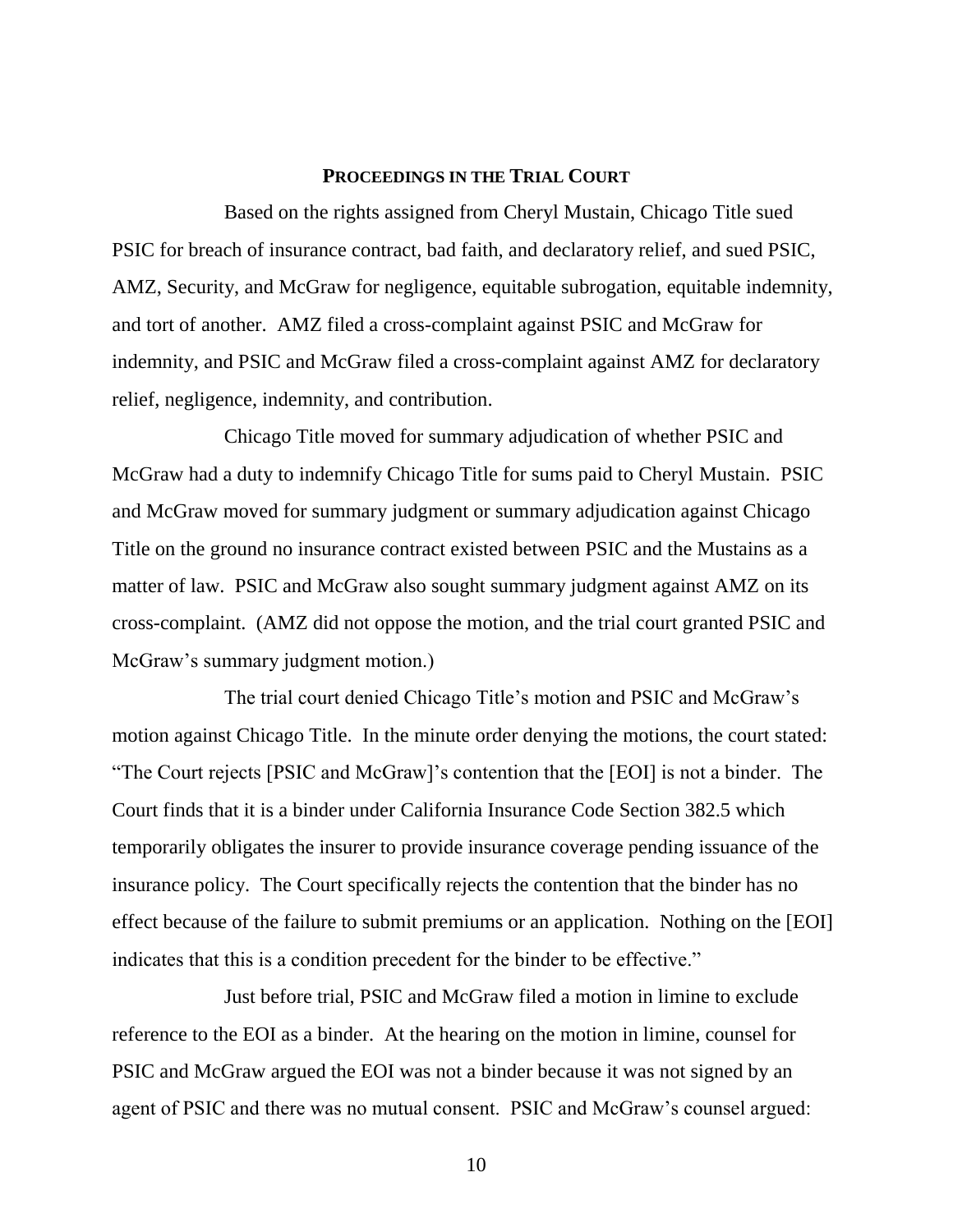"[A]s you mentioned in your ruling for motions for summary judgment, agency has not yet been established. So this is a potential binder; it is not binding on [PSIC] unless they have the opportunity to agree or disagree."

The trial court denied the motion in limine. In response to the court's invitation to "make a record," PSIC and McGraw"s counsel stated: "Whether [the EOI] is a binder depends upon the facts in the case. It depends on a number of things, including whether or not AMZ was our actual or ostensible agent. That is the issue in the case. It doesn"t become a binder on [PSIC] until there is a determination that AMZ was an agent."

At the outset of trial, before opening statements, the trial court preinstructed the jury on the applicable law and instructed the jury the EOI was a binder: "A document entitled "Evidence of Property Insurance" naming [PSIC] was prepared and issued by AMZ Insurance, for the Mustains on 10-5-05. The court has already made a determination that: [¶] 1. The Evidence of Property Insurance was a legal binder or temporary policy; and [¶] 2. This binder or policy was not conditional upon payment of the policy premium or upon PSIC"S receipt of the signed application from the Mustains. [¶] You must determine whether or not: [¶] 1. The binder or temporary policy was legally cancelled before the Mustain"s 11-11-05 loss; and [¶] 2. AMZ had actual or ostensible authority to issue the binder or temporary policy on behalf of PSIC."

PSIC and McGraw"s counsel had objected to that instruction as contrary to the law and the facts of the case. PSIC and McGraw"s counsel argued the EOI did not meet the requirements of a binder of insurance under Insurance Code section 382.5, AMZ was not PSIC"s agent, AMZ had no notice of appointment as agent for PSIC on file with the Department of Insurance, PSIC had no agents, and PSIC required a signed application and payment of the premium before it would issue an insurance policy.

At the close of evidence, PSIC and McGraw moved for a nonsuit on two grounds: (1) PSIC had "superior equit[ies]" barring recovery by Chicago Title and (2) no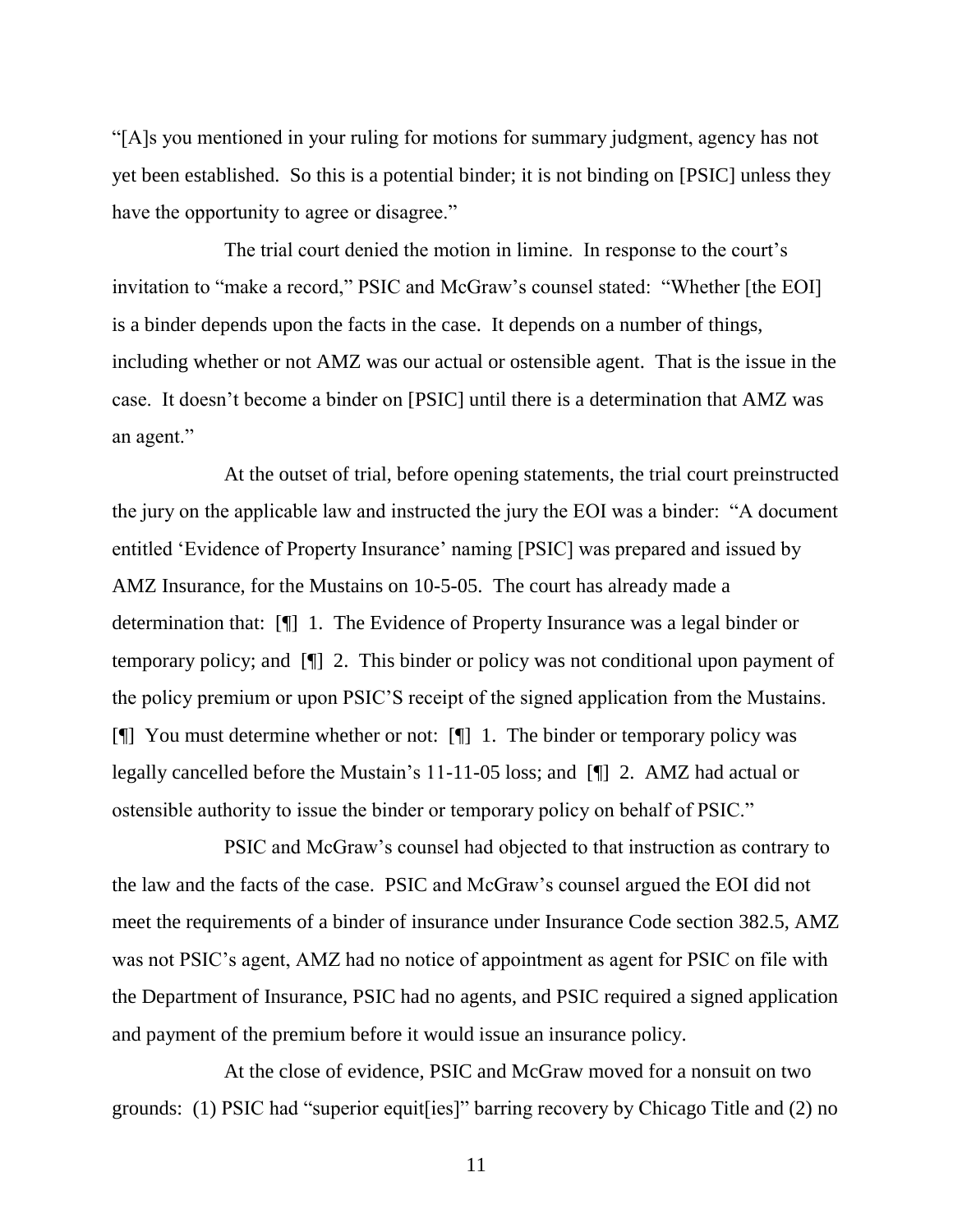contract of insurance existed between PSIC and the Mustains. The trial court denied the motion.

During jury instruction at the end of trial, the court reread the instruction stating the court had determined the EOI was a binder. The trial court refused to give PSIC and McGraw"s requested jury instructions on agency and ostensible agency.

In a special verdict, the jury found (1) the EOI was not legally cancelled before the Mustains' fire loss on November 11, 2005; (2) AMZ had actual or ostensible authority to prepare and issue the EOI on behalf of PSIC and McGraw; (3) PSIC and McGraw breached their obligation of good faith and fair dealing by failing to pay insurance proceeds to the Mustains under the EOI; (4) PSIC and McGraw breached their obligation of good faith and fair dealing by failing to properly investigate the Mustains" fire loss; and (5) PSIC and McGraw"s wrongful actions caused Chicago Title to bring the lawsuit against AMZ.

Chicago Title, PSIC, and McGraw had stipulated Chicago Title"s damages for breach of contract would be \$270,200 and the court would decide the amount of attorney fees damages if PSIC and McGraw were found liable for bad faith. Following the jury verdict, the trial court awarded Chicago Title \$210,121.85 in attorney fees. A judgment awarding Chicago Title \$480,321.85 was entered on September 10, 2008.

PSIC and McGraw moved for a judgment of indemnity against AMZ based on an indemnity provision in the producer"s agreement. The trial court denied the motion on the ground indemnification would be inconsistent with the jury"s finding of bad faith.

PSIC and McGraw moved for a JNOV and for a new trial. In the motion for a JNOV, PSIC and McGraw asserted the evidence at trial established the EOI was not a binder of insurance as a matter of law and failed to establish AMZ acted as PSIC"s agent. PSIC and McGraw also filed a motion for judgment based on the doctrine of superior equities, in which they asserted Chicago Title lacked standing to bring an equitable subrogation action. The trial court denied both motions.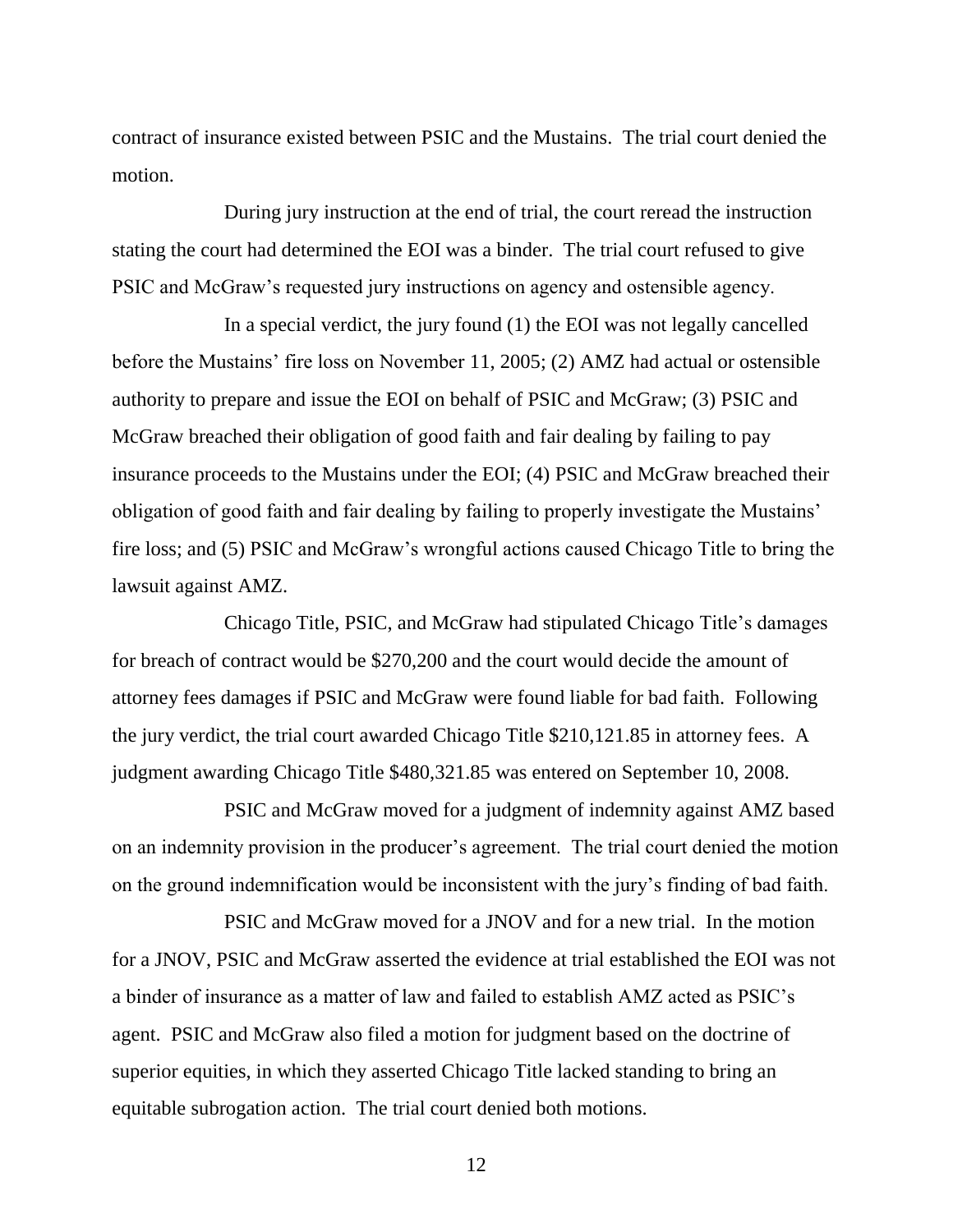PSIC and McGraw appealed from (1) the judgment, (2) the order granting Chicago Title"s motion for attorney fees, (3) the order denying PSIC and McGraw"s motion for judgment of indemnity against AMZ, (4) the order denying PSIC and McGraw's motion for judgment based on the doctrine of superior equities, (5) the order denying PSIC and McGraw"s motion for a new trial, and (6) the order denying PSIC and McGraw's motion for a JNOV. The order denying PSIC and McGraw's motion for a new trial, number 5, is not directly appealable but is reviewed on appeal from the judgment. (*Leaf v. City of San Mateo* (1984) 150 Cal.App.3d 1184, 1187, fn. 2, disapproved on another ground in *Trope v. Katz* (1995) 11 Cal.4th 274.) We treat numbers 2, 3, and 4 as appeals from postjudgment orders appealable under Code of Civil Procedure section 904.1, subdivision (a)(2). The order denying PSIC and McGraw's motion for a JNOV, number 6, is appealable under section 904.1, subdivision (a)(4).

#### **DISCUSSION**

#### I.

# *PSIC and McGraw Ignore Evidence Supporting the Judgment.*

Chicago Title argues PSIC and McGraw have waived any ground for reversal based on the substantial evidence rule because in the appellants' opening brief, PSIC and McGraw ignore evidence supporting the judgment.

An appellant asserting lack of substantial evidence must fairly state all the evidence, not just the evidence favorable to the appellant. (*Oliver v. Board of Trustees* (1986) 181 Cal.App.3d 824, 832.) "[A]n appellant who challenges a factual determination in the trial court—a jury verdict, or a finding by the judge in a nonjury trial—must marshal *all* of the record evidence relevant to the point in question and affirmatively demonstrate its insufficiency to sustain the challenged finding." (*Yield Dynamics, Inc. v. TEA Systems Corp.* (2007) 154 Cal.App.4th 547, 557; see *McCauley v.*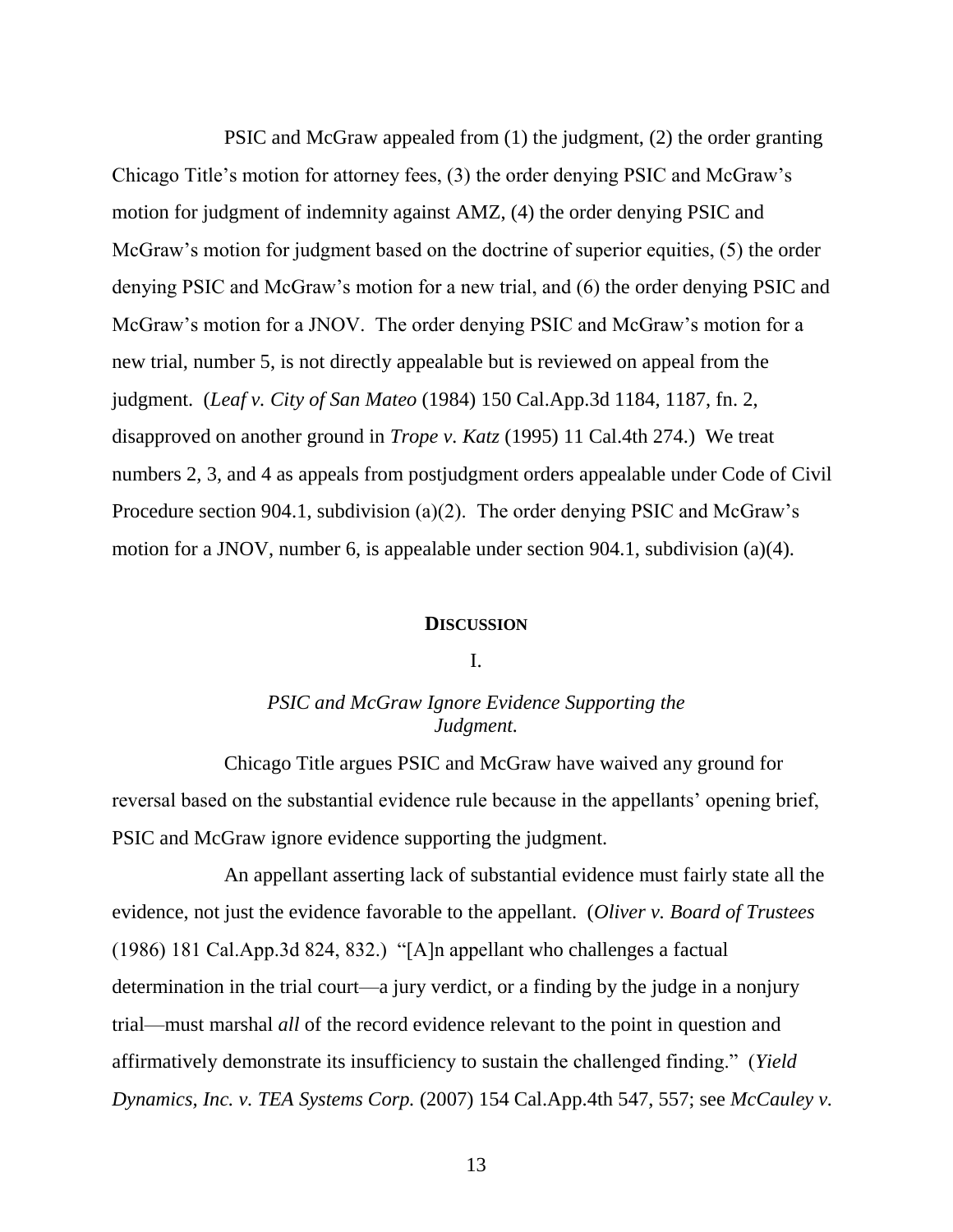*Howard Jarvis Taxpayers Assn.* (1998) 68 Cal.App.4th 1255, 1266 ["If one is going to make a 'the-facts-compel-that-I-win-as-a-matter-of-law' argument, one's brief must fairly state all the evidence"].)

If the appellant fails to fairly state all material evidence, we may deem waived any challenge based on insufficiency of the evidence. (*Foreman & Clark Corp. v. Fallon* (1971) 3 Cal.3d 875, 881; see also *Oliver v. Board of Trustees*, *supra*, 181 Cal.App.3d at p. 832 ["Given this type of presentation the contention that the findings are not supported by substantial evidence may be deemed waived"]; *Hauselt v. County of Butte* (2009) 172 Cal.App.4th 550, 563 ["plaintiff has forfeited [the substantial evidence] argument because he has cited only the evidence favorable to him"].)

Chicago Title is correct that in many instances PSIC and McGraw only cite evidence favorable to them. PSIC and McGraw ignore evidence establishing the following facts: Jacob had authorized AMZ to issue EOI"s as binders in escrow transactions before receipt of the premium payments and the signed applications; AMZ had issued EOI's as binders on behalf of PSIC 30 to 40 times without complaint from PSIC; Zibara had told Jacob that AMZ had complied with PSIC"s procedures; Jacob agreed that AMZ had complied with PSIC"s procedures; Mrozek understood AMZ had authority to issue EOI"s as binders; the Mustains never received the insurance application; the EOI recites the consideration for the policy; and Cheryl Mustain contacted AMZ after the fire loss to make a claim under the policy. PSIC and McGraw also ignore all of Chicago Title"s expert witness testimony. Beyond these glaring omissions, PSIC and McGraw for the most part cite only evidence favorable to them.

In response, PSIC and McGraw argue the substantial evidence rule does not apply to several of their arguments and the testimony of Chicago Title's expert witness only repeated the substance of the jury instruction that the EOI was a binder. But PSIC and McGraw do not explain their failure to cite evidence favorable to the judgment when arguing insufficiency of the evidence as the basis for reversal.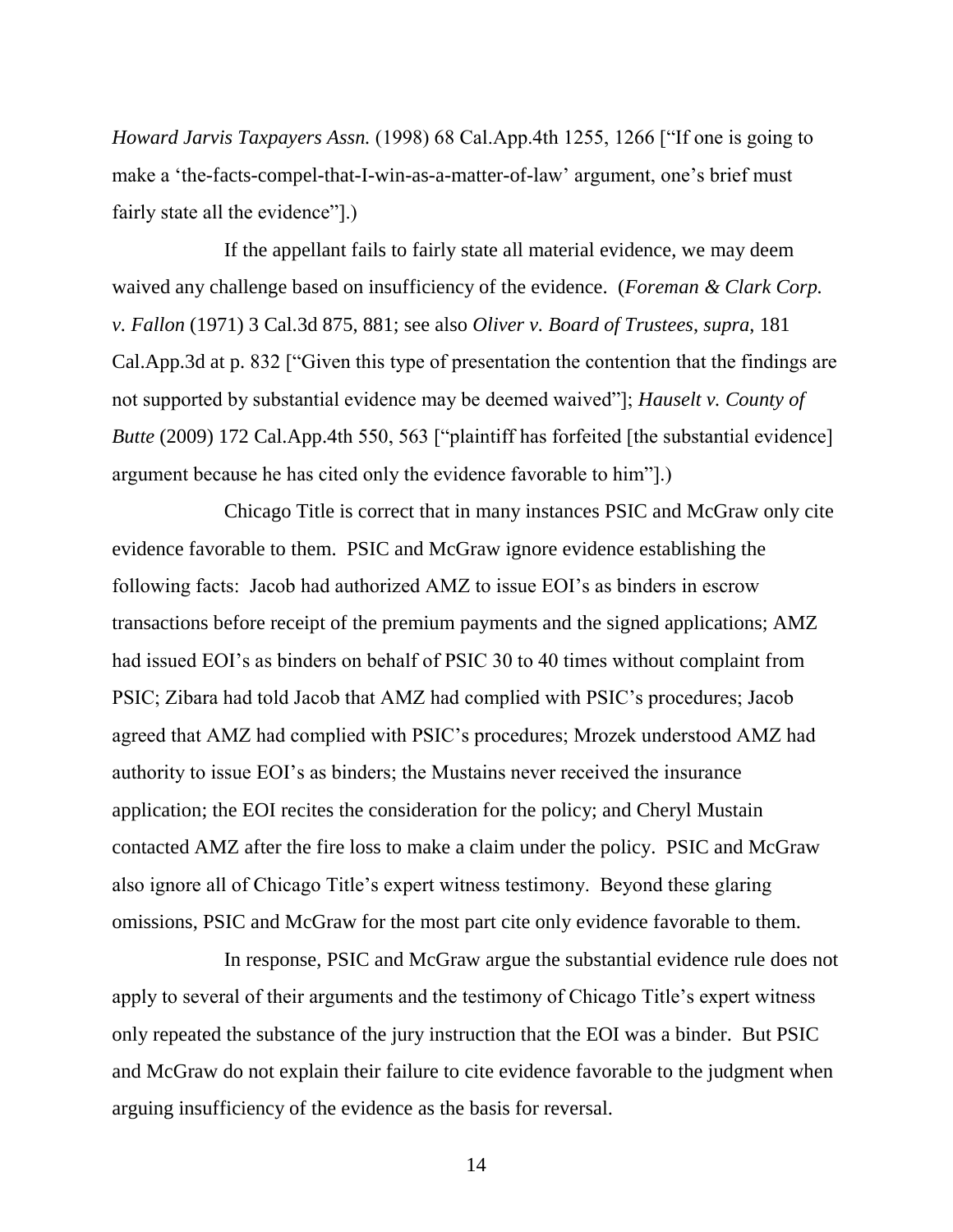Although we would be justified in concluding PSIC and McGraw have forfeited all arguments based on the substantial evidence rule, we will instead address each issue on the merits. In applying the substantial evidence rule, we accept as true the evidence supporting the judgment, disregard conflicting evidence, and draw all reasonable inferences in favor of the judgment. (*Murray's Iron Works, Inc. v. Boyce* (2008) 158 Cal.App.4th 1279, 1285.) As we will explain, substantial evidence supported the judgment.

#### II.

# *The EOI Was an Enforceable Binder of Insurance.* A. *Framing the Issue*

The primary issue at trial was, and on appeal is, whether the EOI constituted a binder providing insurance coverage by PSIC at the time of the Mustains" loss. The parties parse the issue in various ways. PSIC and McGraw devote much effort to arguing the trial court erred in deciding that issue as a "sub-issue" of Chicago Title"s motion for summary adjudication, erred by denying PSIC and McGraw"s motion in limine to exclude reference to the EOI as a binder, and erred in denying their motion for a JNOV. In response, Chicago Title argues PSIC and McGraw cannot challenge the trial court's "comments" in ruling on the motion for summary adjudication, and, in any event, the trial court determined only that the EOI was a ""potential" binder," which, according to Chicago Title, PSIC and McGraw effectively admitted in their motion in limine.

The issue is not whether the trial court wrongly decided a subissue of Chicago Title"s motion for summary adjudication or whether the trial court in denying summary adjudication concluded the EOI was a "potential binder." The court denied Chicago Title"s summary adjudication motion and its comments and conclusions in reaching that decision did not produce any kind of dispositive ruling. As for the order denying PSIC and McGraw"s motion in limine, "it is not even clear that [PSIC] is entitled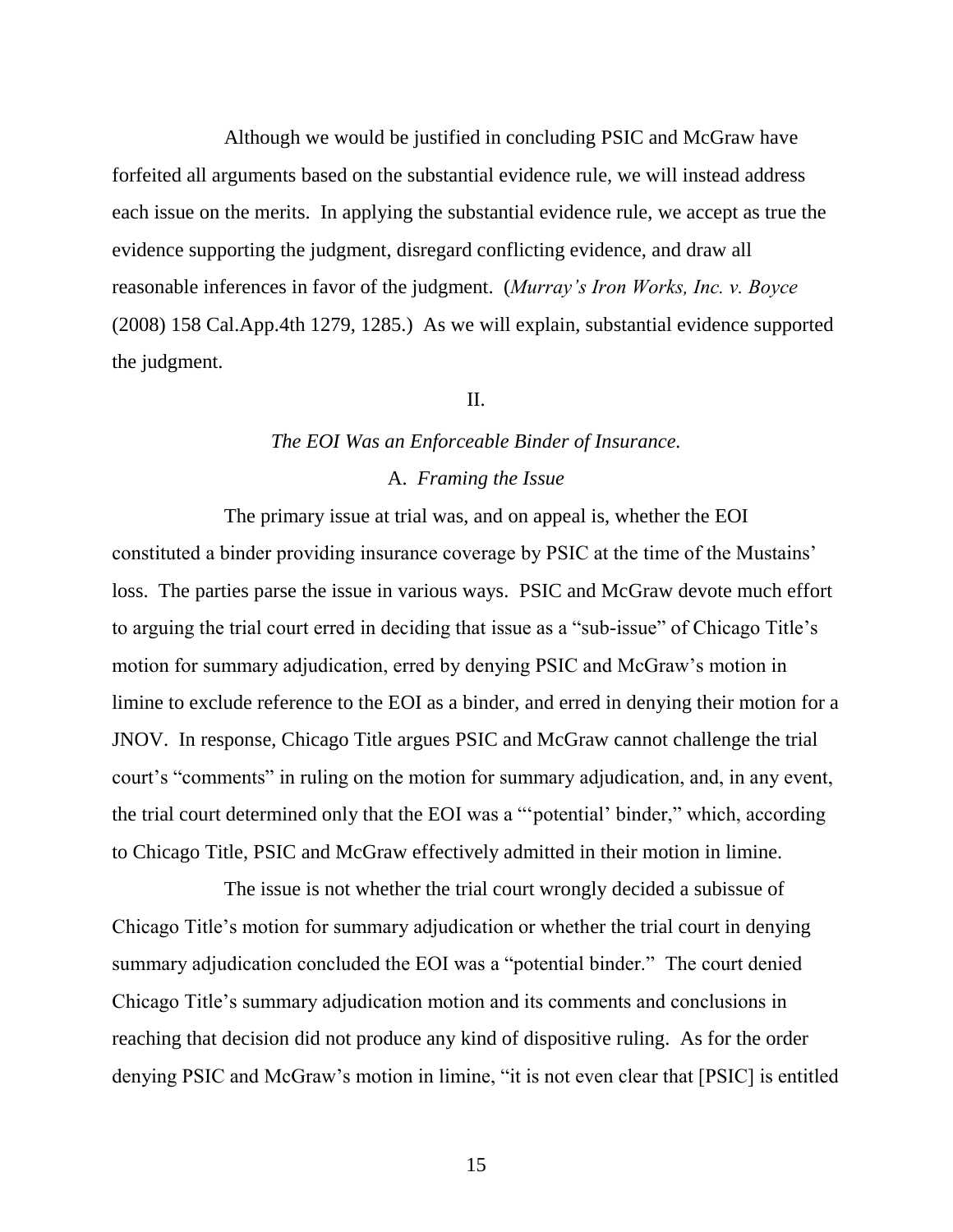to review of the in limine ruling" because ""[*i*]*n limine* rulings are not binding."" (*Cristler v. Express Messenger Systems, Inc.* (2009) 171 Cal.App.4th 72, 90, fn. 6.) Contrary to Chicago Title"s assertion, the trial court stated in the order denying summary adjudication the EOI was a binder; more importantly, the court so instructed the jury.

The jury instruction, not the ruling on the summary adjudication motion or motion in limine, was the point at which the trial court's determination the EOI was a binder became a cognizable appellate issue. At that point, the trial court's determination took concrete and final form and removed from the jury"s consideration any factual issues on whether the EOI was a binder, other than the issues of agency and cancellation. The trial court's determination the EOI was a binder also became a cognizable appellate issue when the court denied PSIC and McGraw"s motion for a JNOV, in which PSIC and McGraw asserted the EOI was not a binder as a matter of law under the evidence at trial. PSIC and McGraw can, and did, appeal from the order denying their motion for a JNOV. (Code Civ. Proc., § 904.1, subd. (a)(4).)

Thus, PSIC and McGraw"s challenge to the EOI comes down to these two issues: (1) Did the trial court err by instructing the jury the court had determined as a matter of law the EOI was a binder? and (2) Did the trial court err by denying PSIC and McGraw"s motion for a JNOV?

#### B. *Standards of Review*

*Instructional Error.* "The propriety of jury instructions is a question of law that we review de novo." (*Cristler v. Express Messenger Systems, Inc.*, *supra*, 171 Cal.App.4th at p. 82.)

*Denial of JNOV Motion.* """A motion for judgment notwithstanding the verdict of a jury may properly be granted only if it appears from the evidence, viewed in the light most favorable to the party securing the verdict, that there is *no substantial evidence* to support the verdict. If there is any substantial evidence, or reasonable inferences to be drawn therefrom, in support of the verdict, the motion should be denied."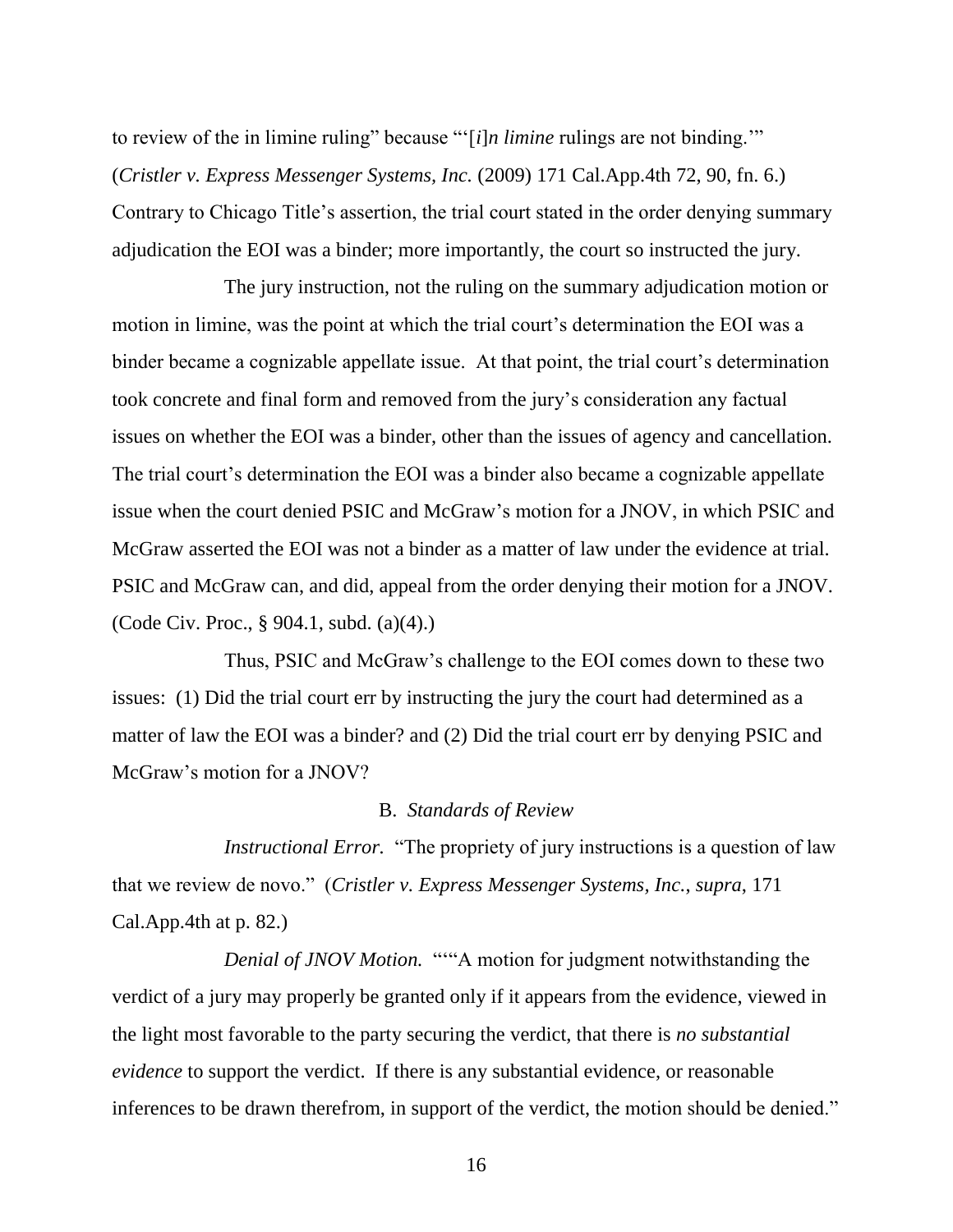[Citation.]"" (*Clemmer v. Hartford Insurance Co.* (1978) 22 Cal.3d 865, 878, italics added.) In reviewing an order denying a motion for a JNOV, we determine whether substantial evidence supported the verdict, viewing the evidence in the light most favorable to the party who obtained the verdict. (*Sole Energy Co. v. Petrominerals Corp.* (2005) 128 Cal.App.4th 212, 227.) We resolve all conflicts in the evidence and draw all reasonable inferences in favor of the verdict, and do not weigh the evidence or judge the credibility of witnesses. (*Murray's Iron Works, Inc. v. Boyce*, *supra*, 158 Cal.App.4th at p. 1285.)

In reviewing the correctness of the jury instruction, we determine as a matter of law if resolution of factual issues was necessary to decide whether the EOI was a binder. In contrast, in reviewing the correctness of the order denying PSIC and McGraw"s motion for a JNOV, we determine whether substantial evidence supported the verdict in favor of Chicago Title.

#### C. *Summary of Law Pertaining to Insurance Binders*

A binder "temporarily obligates the insurer to provide . . . insurance coverage pending issuance of the insurance policy." (Ins. Code, § 382.5, subd. (a); see *Adams*, *supra*, 107 Cal.App.4th at p. 451 [a binder is a ""temporary contract of insurance".)

Insurance Code section 382.5 provides in relevant part: "A binder which is issued in accordance with this section shall be deemed an insurance policy for the purpose of proving that the insured has the insurance coverage specified in the binder.  $[\n\mathbb{T}]$  (a) As used in this section, 'binder' means a writing (1) which includes the name and address of the insured and any additional named insureds, mortgagees, or lienholders, a description of the property insured, if applicable, a description of the nature and amount of coverage and any special exclusions not contained in a standard policy, the identity of the insurer and the agent executing the binder, the effective date of coverage, the binder number or the policy number where applicable to a policy extension . . . ."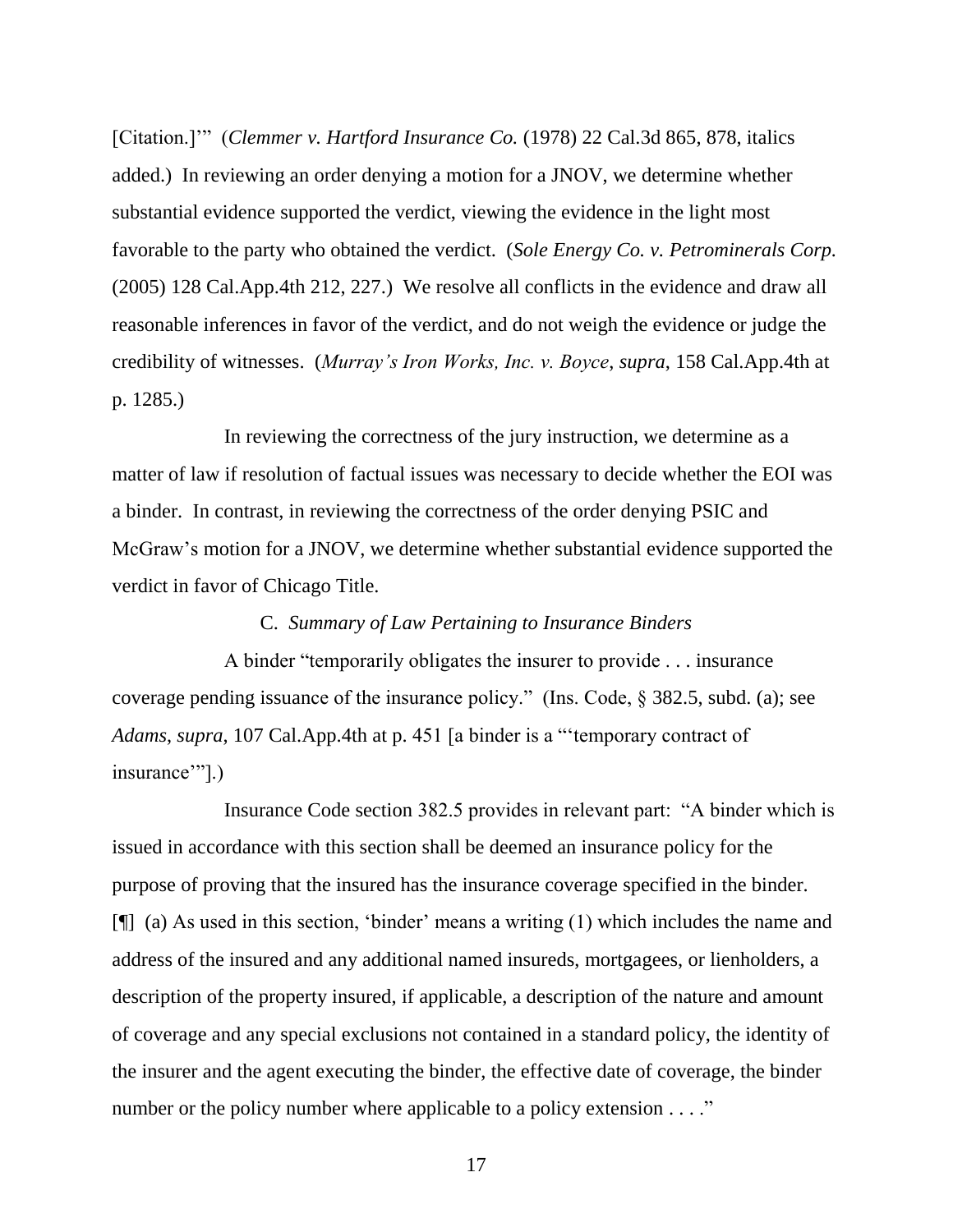A binder remains in force for at least 30 days unless it is cancelled, rejected, or surrendered earlier. (Ins. Code, § 481.1, subd. (b).) If cancelled, rejected, or surrendered, the coverage terminates 10 days after written notice to the named insured is deposited in the mail. (*Id.*, § 481.1, subd. (a).)

A binder is an independent contract, separate and distinct from the permanent insurance policy. (*Adams*, *supra*, 107 Cal.App.4th at p. 451.) Formation of a binder is governed by the law of contracts. (*Apparel Mfrs. Supply Co. v. National Auto. & Cas. Ins. Co.* (1961) 189 Cal.App.2d 443, 453-454.) "Whether or not a valid binder exists is a question of fact insofar as a finding comprehends issues relating to the credibility of witnesses or the weight of the evidence, but a question of law insofar as a finding embraces a conclusion that such factual elements do not constitute a valid oral binder." (*Spott Electrical Co. v. Industrial Indem. Co.* (1973) 30 Cal.App.3d 797, 805.) "Whether undisputed facts establish the existence of a binder is a question of law." (*Adams*, *supra*, 107 Cal.App.4th at p. 451.)

A binder must include the following information: (1) the name and address of the insured and any additional named insureds, mortgagees, or lienholders, and a description of the property insured, if applicable; (2) a description of the nature and amount of coverage and any special exclusions not contained in a standard policy; (3) the identity of the insurer and the agent executing the binder; (4) the effective date of coverage; and (5) the binder number or the policy number (only if applicable to a policy extension). (2 Witkin, Summary of Cal. Law (10th ed. 2005) Insurance, § 38, pp. 70-71; 2 Cal. Insurance Law & Practice (2009) § 9.06[1], pp. 9-25 to 9-26.) A binder is deemed to include all of the usual terms of the policy as to which the binder was given, together with applicable endorsements. (Ins. Code, § 382.5, subd. (b).)

A binder is not necessarily a formal and comprehensive document but "is usually a memorandum evidencing the formation of a contract." (2 Cal. Insurance Law & Practice, *supra*, § 8.03[3][c], p. 8-24.) """The binder issued on an application for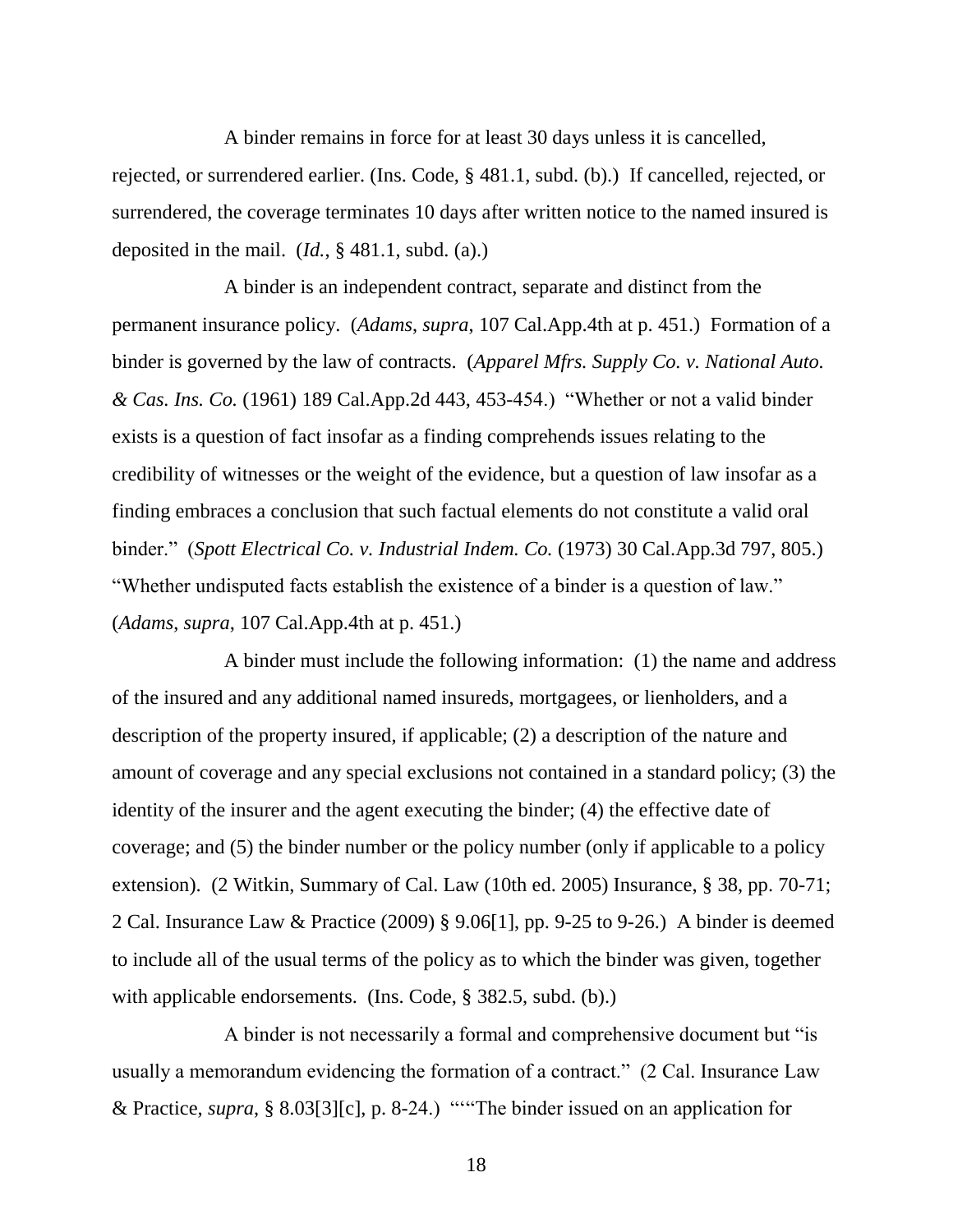insurance is a mere memorandum of the most important terms of a preliminary contract of insurance, intended to give temporary protection pending the investigation of the risk by the insurer or until the issuance of a formal policy." [Citation.]"" (*Ahern v. Dillenback* (1991) 1 Cal.App.4th 36, 48.)

> D. *The Trial Court Correctly Instructed the Jury That the EOI Was a Binder of Insurance.*

1. On Its Face, the EOI Was a Binder of Insurance.

The trial court instructed the jury that the court had determined the EOI was a binder not conditioned on the payment of a premium or PSIC"s receipt of a signed application from the Mustains. The court instructed the jury it had to determine only (1) whether the binder was legally cancelled before the Mustains" loss, and (2) whether AMZ had actual or ostensible authority to issue the binder on PSIC"s behalf.

The trial court correctly instructed the jury. The existence and content of the EOI were undisputed. "Whether undisputed facts establish the existence of a binder is a question of law." (*Adams*, *supra*, 107 Cal.App.4th at p. 451.)

The EOI on its face constituted a binder as a matter of law. It included all of the required elements for a binder under Insurance Code section 382.5, subdivision (a): The EOI identified the insurer (PSIC), the insureds (the Mustains), the (purported) agent executing the EOI (AMZ), the effective date of coverage, the binder number, and the address of the insured property. The EOI states, "[t]his is evidence that insurance as identified below has been issued, is in force, and conveys all the rights and privileges afforded under the policy." Under "Coverage," the EOI states, "See Supplemental Information Page $(s)$ ," which lists the coverages provided with the amounts of insurance and the deductible for each. The EOI recites the total annual premium as \$776, and included with the EOI was an invoice to Chicago Title in that amount.

It was undisputed that Security, the Mustains" mortgage broker, asked AMZ to provide a homeowner's policy on the Mustains' home and AMZ in response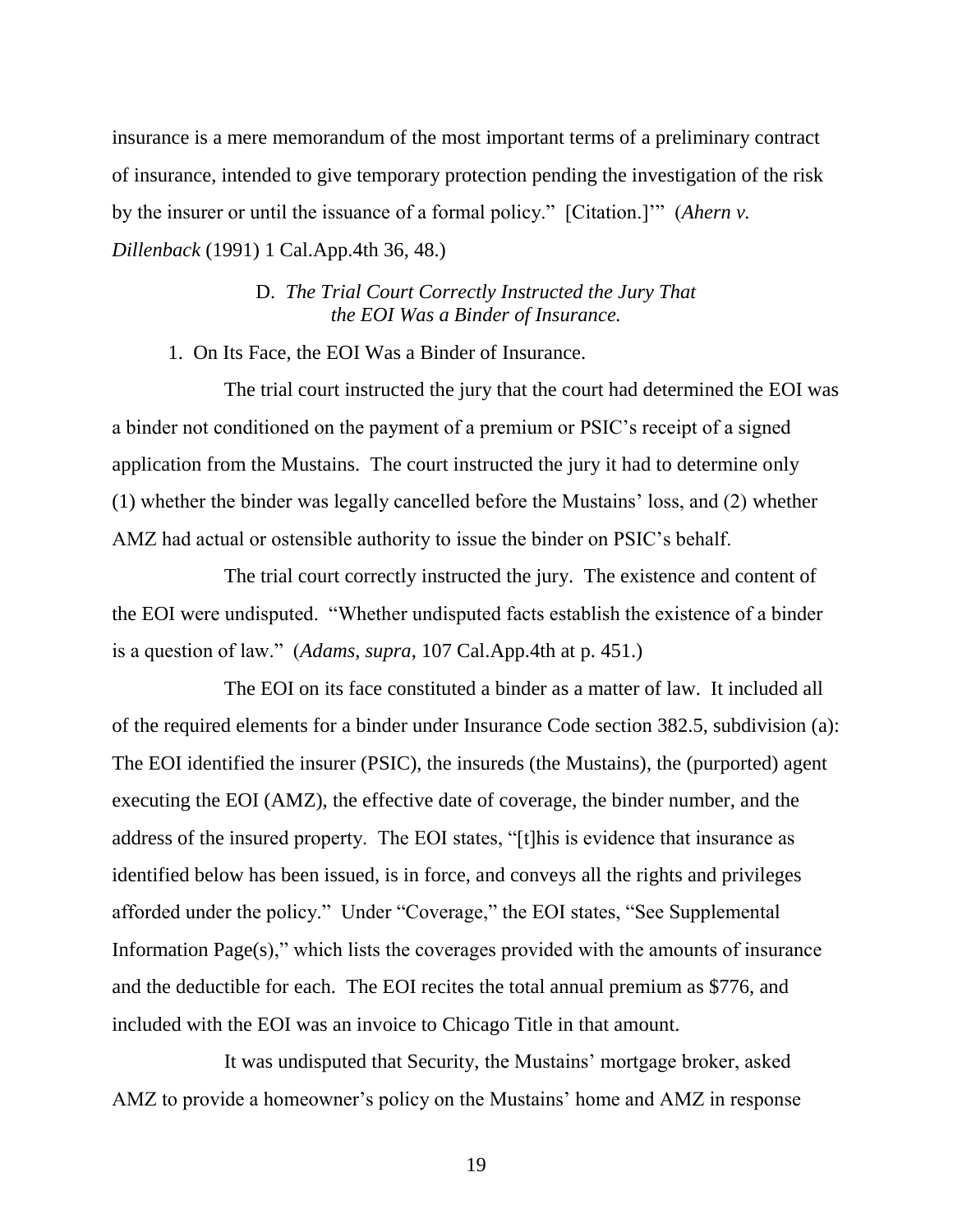provided the EOI. It was undisputed that New Century, the lender, accepted the EOI as a binder and that escrow closed.

Only two factual issues affected the enforceability of the EOI as a binder whether AMZ had actual or ostensible authority to bind PSIC, and whether PSIC legally cancelled the binder. The trial court correctly left those issues to the jury to decide.

2. PSIC and McGraw"s Asserted Factual Issues Relating to the EOI

PSIC and McGraw argue they "raised several legitimate issues as to whether the EOI was a contract or a temporary policy of insurance," namely, (1) neither the EOI nor the application was signed by the Mustains, (2) the EOI did not contain mutual promises, (3) the EOI lacked mutual assent, (4) the EOI lacked consideration, and (5) the EOI did not impose any obligations on PSIC.

a. Assent—Lack of a Signed Application

PSIC and McGraw argue the EOI could not constitute a binding contract because the Mustains never returned a signed application. ""[W]hen it is a part of the understanding between the parties that the terms of their compact are to be reduced to writing and signed by the parties, the assent to its terms must be evidenced in the manner agreed upon, or it does not become a binding or completed contract."" (*Kessinger v. Organic Fertilizers, Inc.* (1957) 151 Cal.App.2d 741, 749.)

PSIC"s binding procedures state that "[r]isks will be bound" provided the applicant signs and returns the application. The personal lines producer's agreement between McGraw and AMZ required the named insured to sign all applications and stated AMZ had no authority to act on behalf of or to bind PSIC "other than the limited authority specifically provided on each application for insurance."

The Mustains did not return a signed application to AMZ because Cheryl Mustain testified she never received one. The binding procedures and the producer's agreement, however, are between McGraw and AMZ; the Mustains were not a party to either. Thus, the binding procedures and the producer"s agreement do not set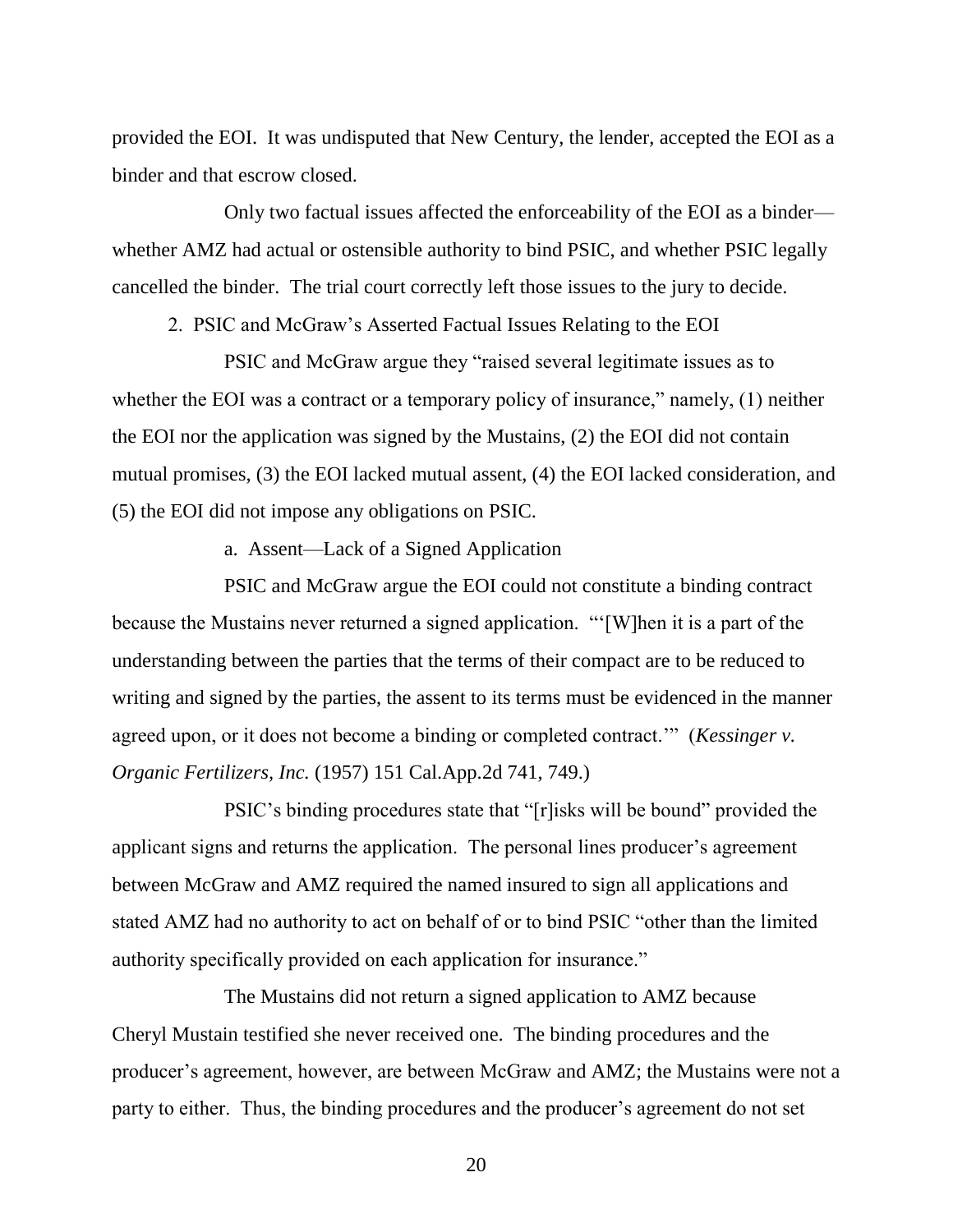forth "the manner agreed upon" (*Kessinger v. Organic Fertilizers, Inc.*, *supra*, 151 Cal.App.2d at p. 749) between PSIC and *the Mustains* to assent to a binder or policy of insurance. Further, the evidence established that in escrow transactions, PSIC authorized AMZ to bind coverage by issuing an EOI before receiving a signed application.

b. Mutuality of Obligation

PSIC and McGraw argue the EOI was not enforceable as a binder because it did not contain mutual promises or obligations. "In order for a contract to be valid, the parties must exchange promises that represent legal obligations. [Citation.] An agreement is illusory and there is no valid contract when one of the parties assumes no obligation. [Citation.]" (*Scottsdale Ins. Co. v. Essex Ins. Co.* (2002) 98 Cal.App.4th 86, 94-95.)

PSIC and McGraw"s argument misconstrues the nature and contents of a binder. A binder is, at root, a memorandum serving as evidence of the existence of an insurance contract and is ""necessarily of the most informal character."" (*Parlier Fruit Co. v. Fireman's etc. Ins. Co.* (1957) 151 Cal.App.2d 6, 20.) ""It is a common practice pending delivery of a policy to issue to the person contracting for fire insurance some sort of a receipt or memorandum which is sometimes called a "binding slip," evidencing the making of the contract, and such memorandum is evidence of a present contract of insurance, affording temporary protection to the applicant pending the issuance of a policy, or consideration of the application and its acceptance or rejection." [Citation.]" (*Ibid.*)

A binder need not recite the terms of the policy because it is deemed to include all of the usual terms of the policy as to which the binder was given. (Ins. Code, § 382.5, subd. (b); *Parlier Fruit Co. v. Fireman's etc. Ins. Co.*, *supra*, 151 Cal.App.2d at p. 20 [a binder is ""construed as being subject to the terms and conditions of the policy to be issued or of the policy ordinarily used by the company""].)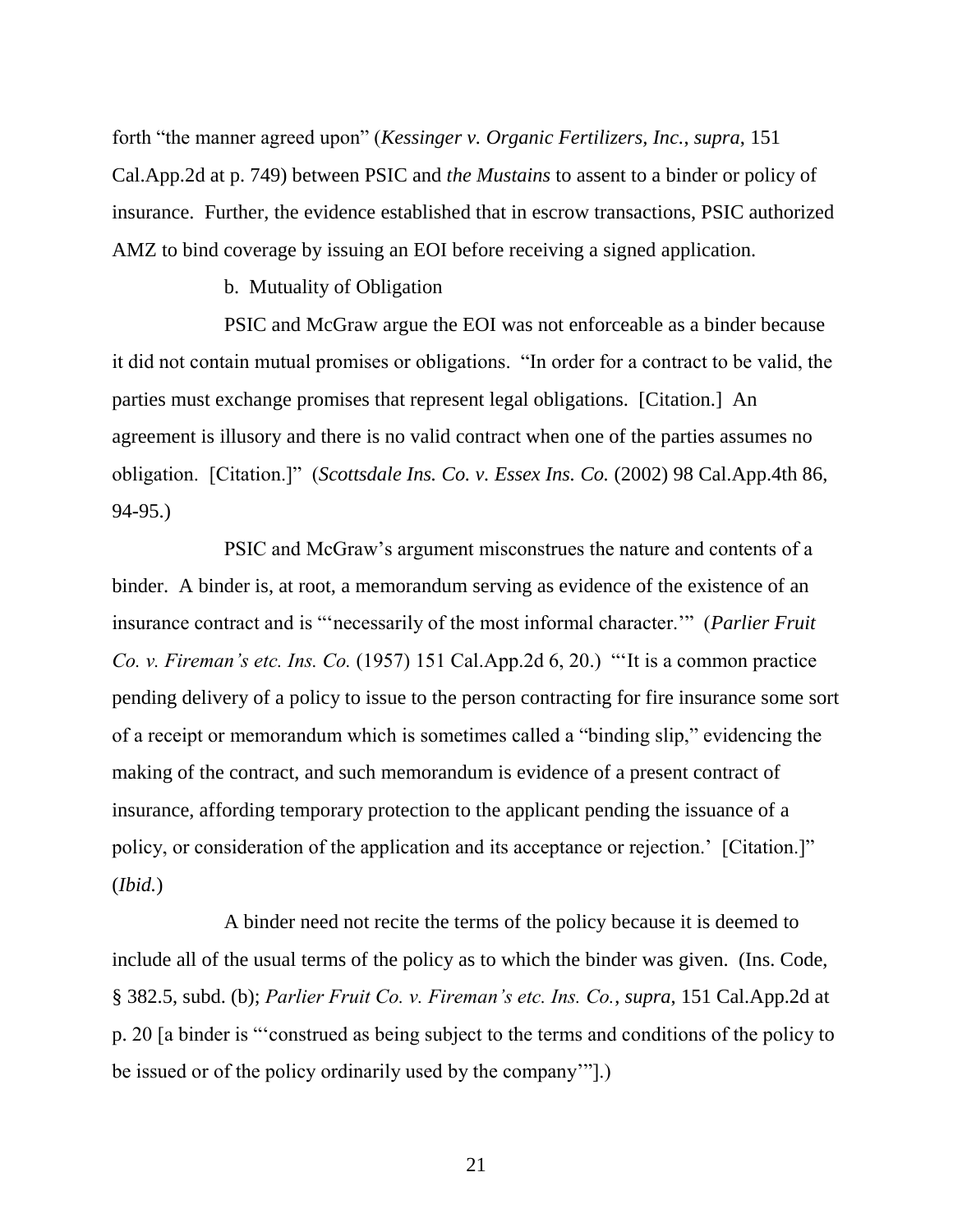The EOI obligated PSIC to provide coverage according to "the terms, conditions and exclusions customarily contained in the standard policy used by the issuer of the binder and in standard insurance policies used by insurance companies in general for the same or essentially similar coverage." (*National Emblem Ins. Co. v. Rios* (1969) 275 Cal.App.2d 70, 76.) In exchange, the EOI evidences an obligation on the insured to pay the premium, recited in the EOI as \$776 annually.

### c. Mutual Assent

Mutual assent is necessary for contract formation. (Civ. Code, §§ 1550, 1565.) "Mutual assent is determined under an objective standard applied to the outward manifestations or expressions of the parties, i.e., the reasonable meaning of their words and acts, and not their unexpressed intentions or understandings." (*Alexander v. Codemasters Group Limited* (2002) 104 Cal.App.4th 129, 141.) Mutual assent is a question of fact. (*Ibid.*)

PSIC and McGraw argue PSIC never assented to the EOI as a binder because it never received the EOI, the Mustains" application, or the premium payment, and had no knowledge of the transaction. However, AMZ"s actions in issuing the EOI constituted assent. Whether the EOI lacked mutual assent therefore depends on whether AMZ was acting as PSIC"s actual or ostensible agent, an issue that was presented to the jury to decide.

d. Consideration

Every executory contract requires consideration, which may be an act, forbearance, change in legal relations, or a promise. (1 Witkin, Summary of Cal. Law, *supra*, Contracts, § 202, p. 236.) ""[F]or the contract to bind either party, both must have assumed some legal obligations."" (*Bleecher v. Conte* (1981) 29 Cal.3d 345, 350.)

PSIC and McGraw argue the EOI lacked consideration because it imposed no legal obligation on the Mustains or Chicago Title to pay the premium. A binder need not identify any consideration because an agreement to pay the insurer's usual premium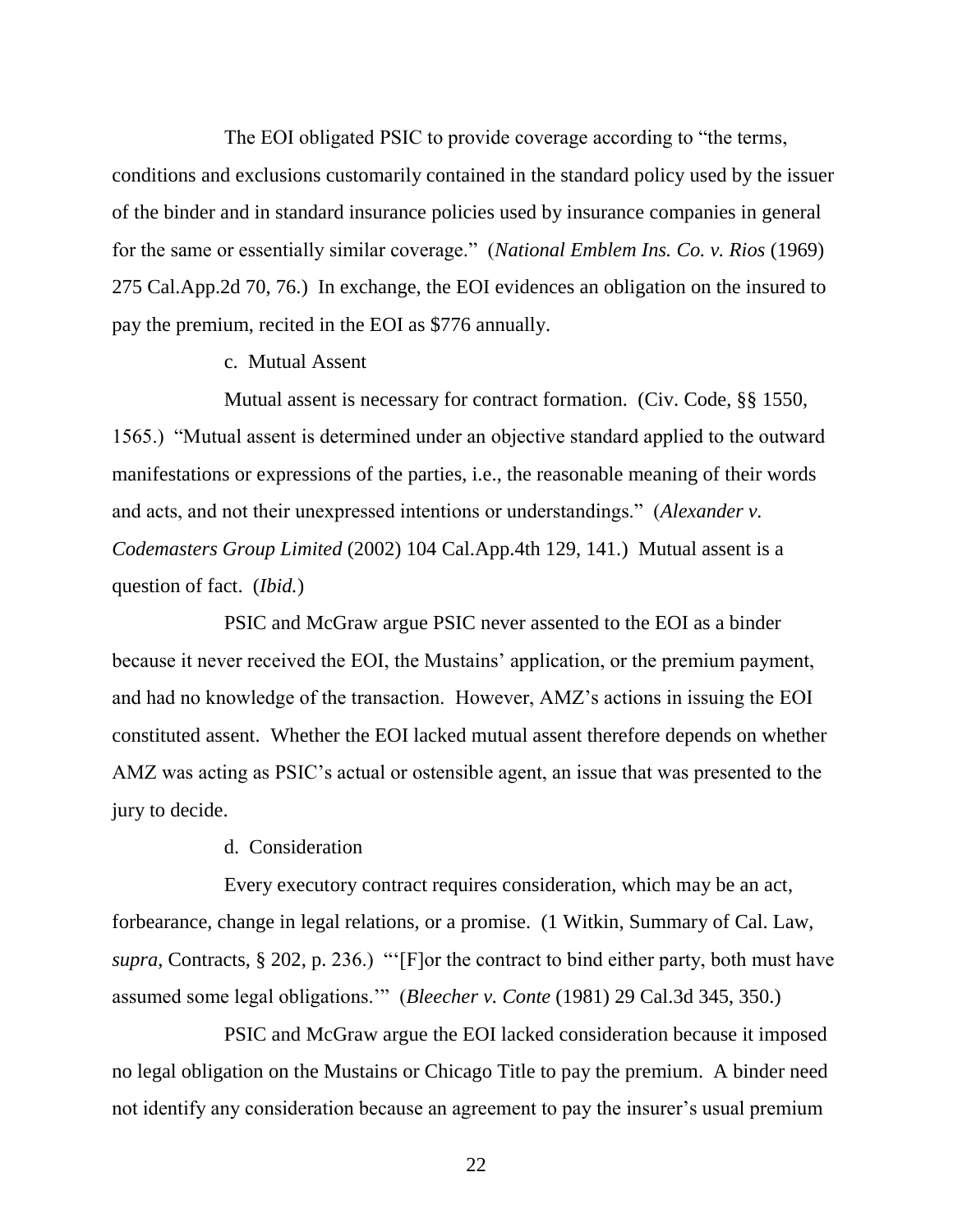will be implied. (*Apparel Mfrs. Supply Co. v. National Auto. & Cas. Ins. Co.*, *supra*, 189 Cal.App.2d at p. 456.) Nonetheless, the EOI gives the total annual premium as \$776, and included an invoice from AMZ to Chicago Title, stating the premium of \$776 was "Due and Payable upon Receipt." No evidence was presented to suggest Chicago Title did not believe it was legally obligated to pay the premium.

e. Whether the EOI Obligated PSIC

Citing Insurance Code section 382.5, subdivision (a), PSIC and McGraw argue the EOI could not be a binder because it did not contain language obligating them to provide any insurance coverage pending issuance of the policy. PSIC and McGraw again misconstrue the nature and contents of a binder.

The first sentence of subdivision (a) of Insurance Code section 382.5 divides the definition of binder into two parts. The first part of the definition, following the number (1), is prescriptive, and lists the prescribed contents of a binder such as the name and address of the insured. The second part of the definition, following the number (2), is descriptive, not prescriptive, and describes the legal effect of the binder as "temporarily obligat[ing] the insurer to provide that insurance coverage pending issuance of the insurance policy." Thus, the binder need only identify the nature and amount of coverage and any special exclusions not contained in a standard policy. The EOI satisfied that requirement. The EOI obligated PSIC to provide insurance according to "the terms, conditions and exclusions customarily contained in the standard policy" used by PSIC. (*National Emblem Ins. Co. v. Rios*, *supra*, 275 Cal.App.2d at p. 76.)

3. PSIC and McGraw"s Failure to Offer Jury Instructions on Contract Formation

PSIC and McGraw argue the trial court erred by refusing to give PSIC and McGraw"s proposed jury instructions on contract formation, CACI Nos. 300, 302 to 307, and 309. PSIC and McGraw provide no record citations to support their assertion they offered contract formation instructions. By failing to cite to the record, PSIC and McGraw have waived the argument. (*Dietz v. Meisenheimer & Herron* (2009) 177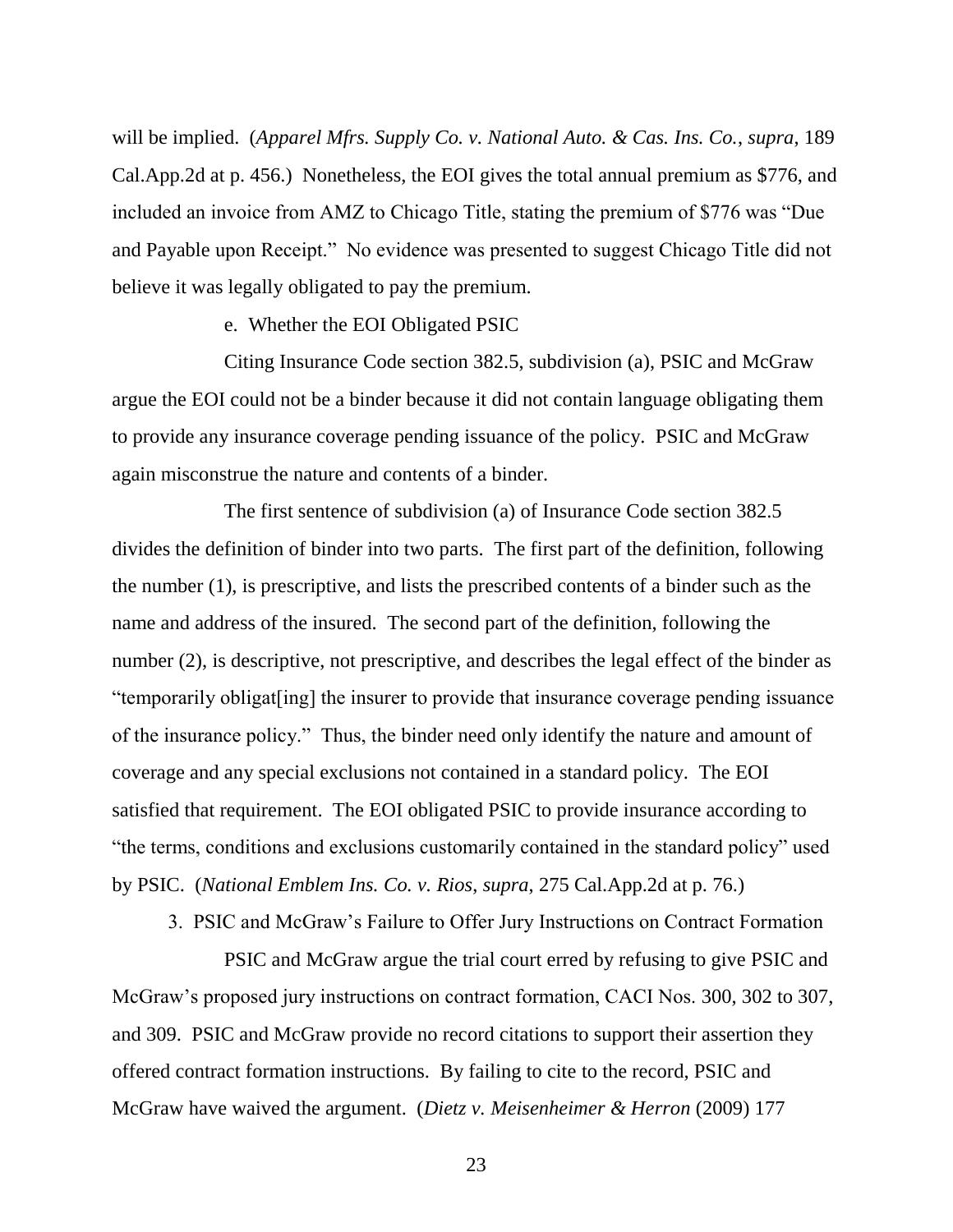Cal.App.4th 771, 799-800; see Cal. Rules of Court, rule  $8.204(a)(1)(C)$ .) "When an appellant"s brief makes no reference to the pages of the record where a point can be found, an appellate court need not search through the record in an effort to discover the point purportedly made." (*In re S.C.* (2006) 138 Cal.App.4th 396, 406.) Despite this lack of record citations, we have reviewed those instructions in the appellants' appendix marked refused or withdrawn, and instructions on contract formation are not among them.

PSIC and McGraw"s failure to offer proposed jury instructions on contract formation means any error in instructing the jury the EOI was a binder was harmless. Instructional error in a civil case is prejudicial ""where it seems probable" that the error "prejudicially affected the verdict."" (*Soule v. General Motors Corp.* (1994) 8 Cal.4th 548, 580.) Because the record shows PSIC and McGraw failed to offer proposed instructions on contract formation, the jury could not have decided the purported factual issues that PSIC and McGraw contend were necessary to determine whether the EOI was a binder.

# E. *The Trial Court Did Not Err by Denying PSIC and McGraw's Motion for a JNOV.*

PSIC and McGraw argue the trial court erred in denying their motion for a JNOV because the evidence introduced at trial established the EOI was not a binder as a matter of law under basic contract principles. We disagree. As we have explained, there were no factual issues on contract formation for the jury to decide other than agency, and, on the evidence presented at trial, the EOI was a binder as a matter of law.

In addition, Chicago Title"s expert witness Clinton Miller testified the EOI constituted a binder. When asked why the EOI was a binder, Miller answered: "Industry standards. That's what the insurance industry uses to bind coverage." Miller testified that, in his experience, the EOI form is routinely used as a binder.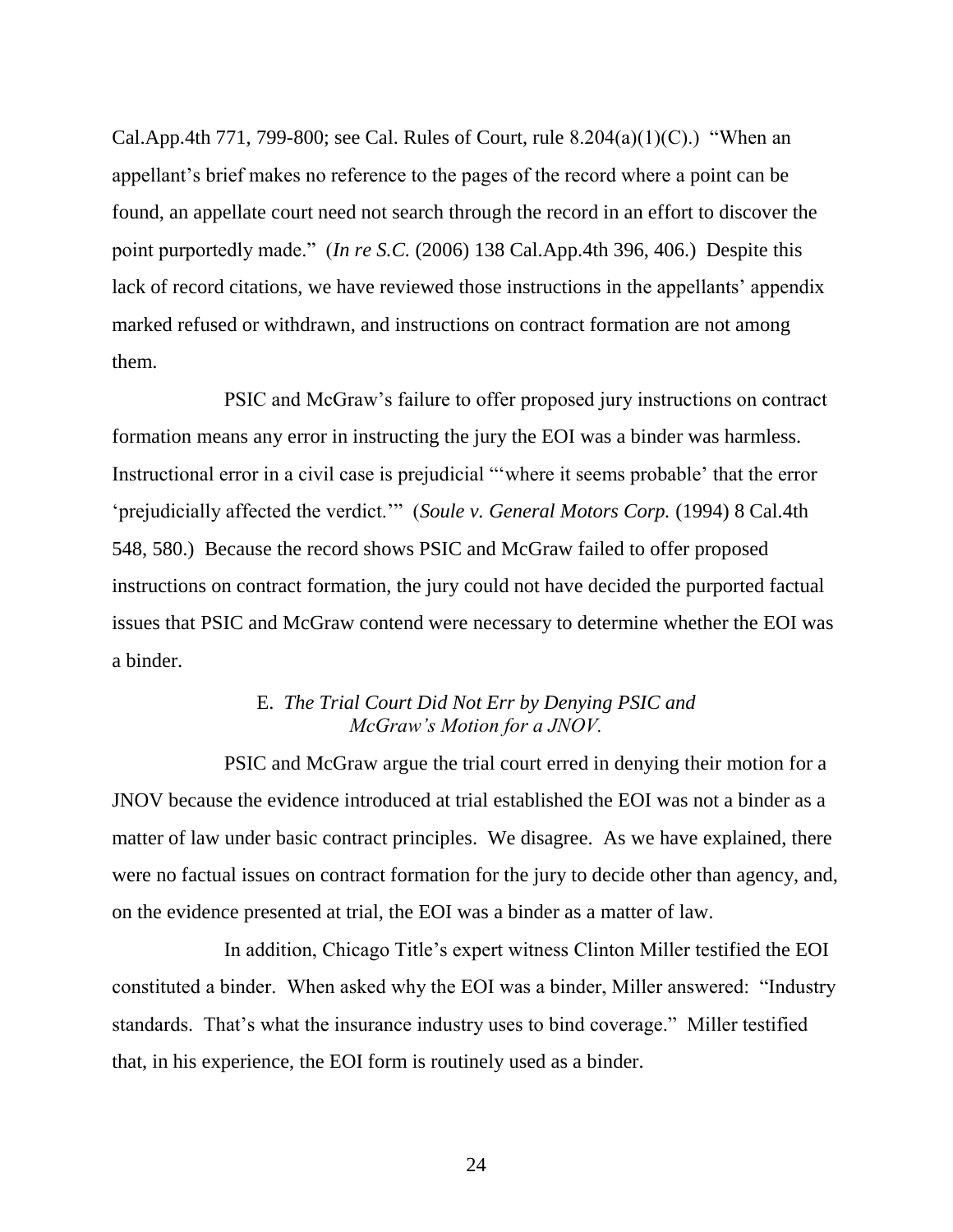Substantial evidence supported the verdict; therefore, the trial court did not err by denying PSIC and McGraw"s motion for a JNOV. (*Clemmer v. Hartford Insurance Co.*, *supra*, 22 Cal.3d at pp. 877-878.)

### III.

# *The Evidence at Trial Supported the Jury's Finding That AMZ Was PSIC's Agent.*

The jury specifically found that AMZ was PSIC"s actual or ostensible agent. PSIC and McGraw contend AMZ was not PSIC"s actual agent for two reasons: (1) AMZ did not have an appointment on file with the Department of Insurance to act as PSIC's agent, and (2) the producer's agreement between McGraw and AMZ creates a broker relationship and expressly denies AMZ authority to bind PSIC without written authorization.<sup>3</sup> We conclude substantial evidence supported the jury's finding of agency.

"Any person acting as a licensee under this chapter shall not act as an agent of an insurer unless the insurer has filed with the commissioner a notice of appointment, executed by the insurer, appointing the licensee as the insurer's agent." (Ins. Code, § 1704, subd. (a).) ""In addition to possessing a license, an insurance agent must be authorized by an insurance carrier to transact insurance business on the carrier"s behalf. This authorization must be evidenced by a notice of agency appointment on file with the Department of Insurance. [Citation.]"" (*Krumme v. Mercury Ins. Co.* (2004) 123 Cal.App.4th 924, 929.)

It is undisputed that AMZ did not have a notice of appointment from PSIC on file with the Department of Insurance. While the lack of a notice of appointment

 $\overline{a}$ 

<sup>&</sup>lt;sup>3</sup> An insurance broker is "a person who, for compensation and on behalf of another person, transacts insurance other than life insurance with, but not on behalf of, an admitted insurer." (Ins. Code, § 1623, subd. (a).) A broker is not an agent of and cannot bind the insurer, and the insurer is not liable for the broker's acts or omissions. (*Rios v*. *Scottsdale Ins. Co.* (2004) 119 Cal.App.4th 1020, 1026; *Kurtz, Richards, Wilson & Co. v. Insurance Communicators Marketing Corp.* (1993) 12 Cal.App.4th 1249, 1257-1258.)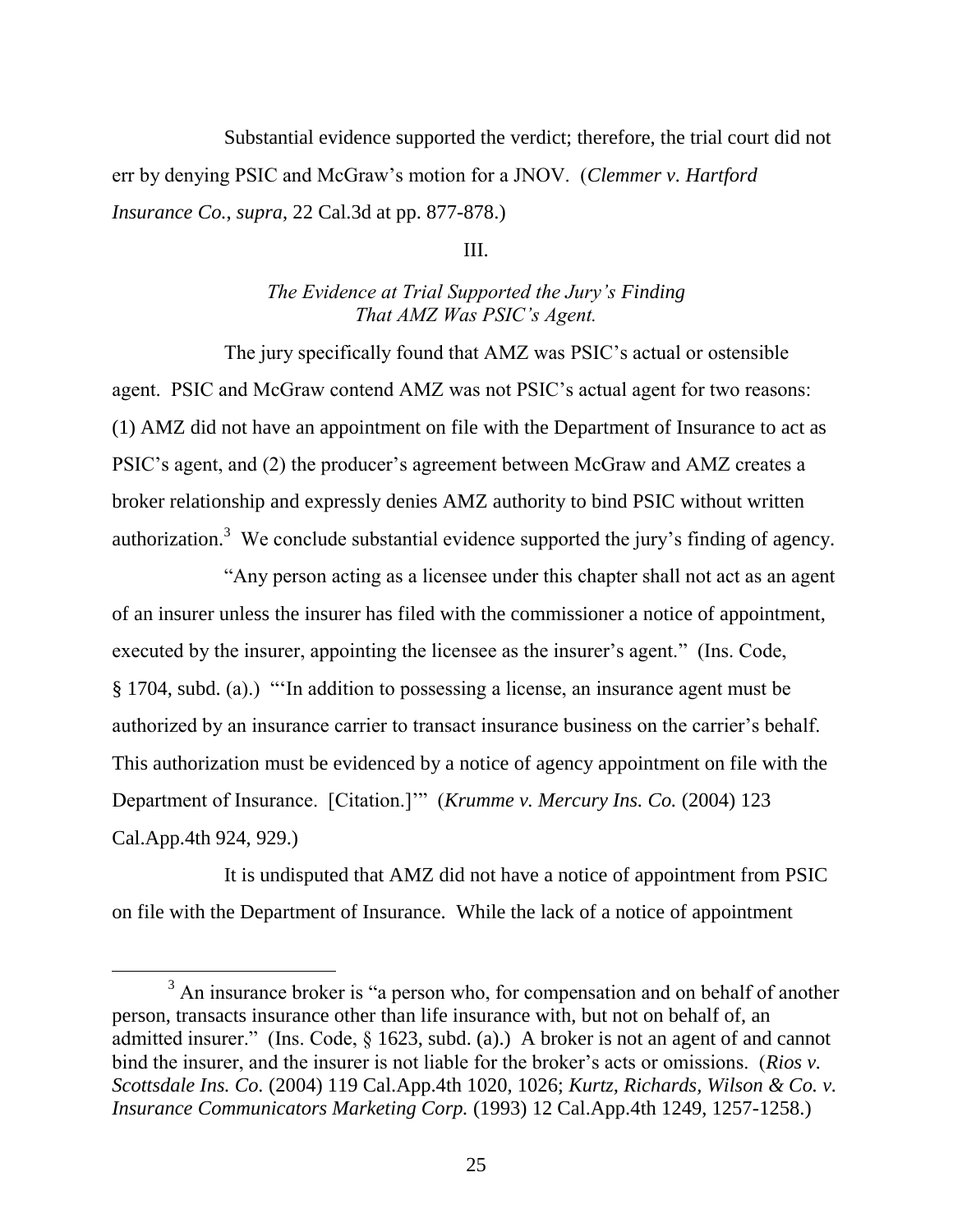might subject AMZ to fines or a disciplinary proceeding, AMZ"s actions in issuing the EOI as a binder could bind PSIC if the facts otherwise support an agency relationship. "[Insurance Code section 1704, subdivision (a)] may simply impose further requirements on the conduct of an insurance agent, rather than establishing additional criteria for the creation of an agency relationship. In other words, it may be unlawful for an entity to act as an agent of the insurer without complying with section 1704[, subdivision ](a), but that entity would still constitute an insurance agent for the present purposes." (*Oakland-Alameda County Coliseum, Inc. v. National Union Fire Ins. Co.* (N.D.Cal. 2007) 480 F.Supp.2d 1182, 1196.) We agree with this reasoning.

The evidence established AMZ had actual authority to bind PSIC by issuing EOI"s for escrow transactions. Actual authority can arise as a result of the principal"s conduct that causes the agent reasonably to believe that the principal consents to the agent"s act on the principal"s behalf. (*Tomerlin v. Canadian Indemnity Co.* (1964) 61 Cal.2d 638, 643; see Civ. Code, § 2316 ["Actual authority is such as a principal . . . intentionally, or by want of ordinary care, allows the agent to believe himself to possess"].) Testimony at trial established that Jacob had instructed and authorized Zibara and Torres at AMZ to bind PSIC in escrow transactions by issuing EOI"s before receipt of the premium payment and a signed application. Zibara and Torres understood they could issue binders on behalf of PSIC by following those procedures. AMZ had bound PSIC in this fashion 30 to 40 times without complaint from PSIC or instructions to cease.

PSIC and McGraw argue AMZ acted outside the scope of authority to act as PSIC"s agent by issuing an EOI as a binder in violation of written guidelines for binding homeowners' policies. This argument ignores the evidence that Jacob had instructed and authorized AMZ to issue EOI"s as binders for escrow transactions before receiving premium payments and signed applications. In addition, "the general rule is that ". . . in the absence of notice, actual or constructive, to the insured of any limitations upon such agent"s authority, a general agent may bind the company by any acts,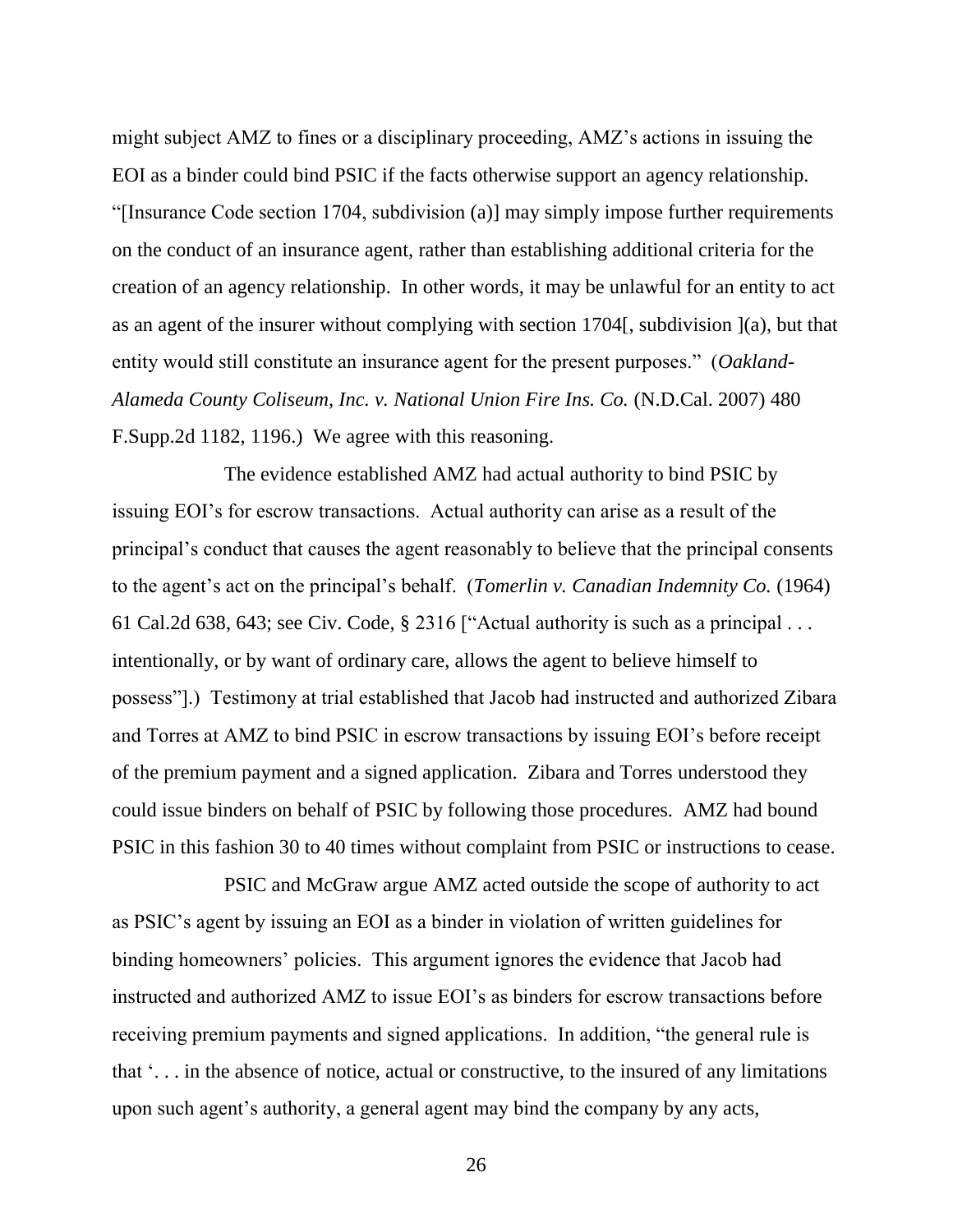agreements or representations that are within the ordinary scope and limits of the insurance business entrusted to him, although they are in violation of private instructions or restrictions upon his authority."" (*Troost v. Estate of DeBoer* (1984) 155 Cal.App.3d 289, 298, quoting *Cronin v. Coyle* (1935) 6 Cal.App.2d 205, 213.) Neither the Mustains nor Chicago Title was informed that AMZ"s authority to issue EOI"s as binders of homeowners' insurance was limited in any way.

The evidence also supported a finding of ostensible authority. "[O]stensible authority arises as a result of conduct of the principal which causes *the third party* reasonably to believe that the agent possesses the authority to act on the principal"s behalf." (*Tomerlin v. Canadian Indemnity Co.*, *supra*, 61 Cal.2d at p. 643; see Civ. Code, § 2300.) "Ostensible authority may be established by proof that the principal approved prior similar acts of the agent." (*United States Credit Bureau, Inc. v. Cheney* (1965) 235 Cal.App.2d 357, 360.) ""[W]here the principal knows that the agent holds himself out as clothed with certain authority, and remains silent, such conduct on the part of the principal may give rise to liability. [Citation.]" [Citation.]" (*Gulf Ins. Co. v. TIG Ins. Co.* (2001) 86 Cal.App.4th 422, 439, quoting *Preis v. American Indemnity Co.* (1990) 220 Cal.App.3d 752, 761.)

By issuing the EOI as a binder before payment of the premium and receipt of the signed application, AMZ was acting according to PSIC"s instructions and with PSIC"s authorization. Zibara testified AMZ had issued EOI"s as binders in such circumstances 30 to 40 times without objection from PSIC. Mrozek testified she had seen EOI's issued by AMZ naming PSIC as the insurer five to 10 times and believed AMZ had authority to prepare and issue the EOI for the Mustains.

Citing Civil Code section 2334, PSIC and McGraw argue they cannot be held liable based on ostensible authority because the Mustains and Chicago Title were negligent. Civil Code section 2334 states: "A principal is bound by acts of his agent, under a merely ostensible authority, to those persons only who have in good faith, and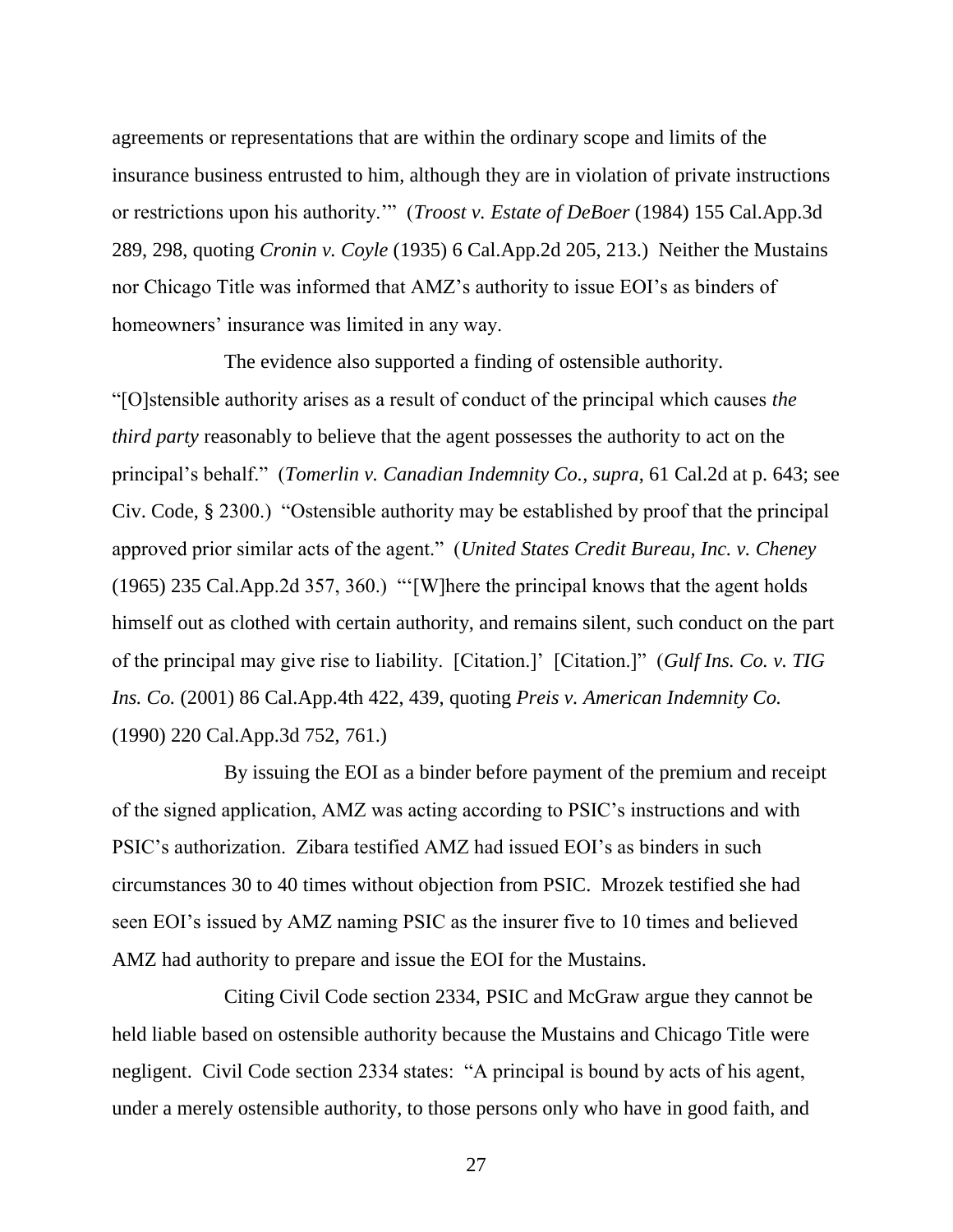without want of ordinary care, incurred a liability or parted with value, upon the faith thereof." PSIC and McGraw"s argument the Mustains were negligent for failing to return a signed insurance application ignores Cheryl Mustain"s testimony that she never received an application. PSIC and McGraw assert Chicago Title was negligent for failing to pay the premium; however, Chicago Title"s negligence is not material because, as the jury found, the EOI was not lawfully cancelled.

### IV.

# *The Jury's Finding That the EOI Was Not Legally Cancelled Is Binding on PSIC.*

The jury found PSIC and McGraw did not legally cancel the EOI before Cheryl Mustain"s fire loss. PSIC and McGraw did not challenge that finding in their opening brief or in their motion for a JNOV. For that reason, Chicago Title asserts in the respondent's brief that PSIC and McGraw forfeited any challenge to the jury's finding the EOI was not legally cancelled. For the first time, *in the reply brief*, PSIC and McGraw argue the evidence does not support that finding. We deem the argument waived and conclude PSIC and McGraw are bound by the jury"s finding the EOI was not lawfully cancelled. (*Employers Mutual Casualty Co. v. Philadelphia Indemnity Ins. Co.* (2008) 169 Cal.App.4th 340, 349-350; *Cold Creek Compost, Inc. v. State Farm Fire & Casualty Co.* (2007) 156 Cal.App.4th 1469, 1486 ["Arguments cannot properly be raised for the first time in an appellant"s reply brief, and accordingly we deem them waived in this instance"]; *Heiner v. Kmart Corp.* (2000) 84 Cal.App.4th 335, 351 [argument raised for the first time in the litigation in appellant's reply brief is "doubly waived"].)

V.

# *The Evidence at Trial Supported the Jury's Finding of Bad Faith.*

PSIC and McGraw argue (1) the evidence did not support the jury"s finding they acted in bad faith by failing to properly investigate Cheryl Mustain"s claim and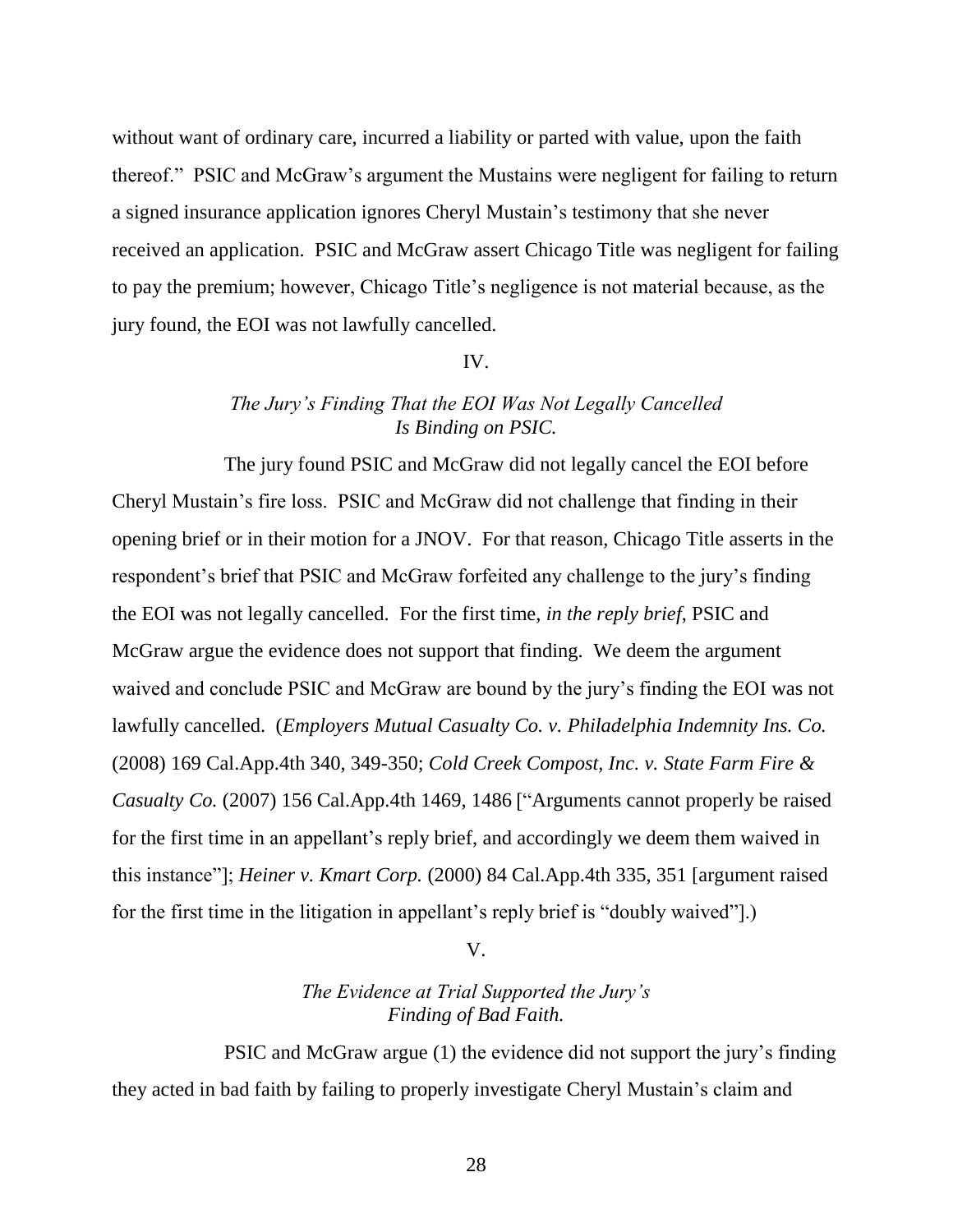(2) the trial court erred in denying PSIC and McGraw"s motion for a JNOV based on insufficiency of the evidence to support that finding. In making those arguments, PSIC and McGraw ignore evidence supporting a finding of bad faith and recite only evidence in their favor. Most strikingly, PSIC and McGraw assert Cheryl Mustain "never demanded coverage" and "[t]he only evidence presented at trial was that PSIC did not provide coverage."

""[T]he ultimate test of [bad faith] liability in the first party cases is whether the refusal to pay policy benefits was unreasonable."" (*Morris v. Paul Revere Life Ins. Co.* (2003) 109 Cal.App.4th 966, 973.) An insurer cannot reasonably and in good faith deny insurance benefits to its insured without fully investigating the grounds for its denial. (*Egan v. Mutual of Omaha Ins. Co.* (1979) 24 Cal.3d 809, 818-819.)

An insurer is not liable in bad faith for denying or delaying payment of policy benefits based on a genuine dispute with the insured as to the existence or amount of coverage. (*Wilson v. 21st Century Ins. Co.* (2007) 42 Cal.4th 713, 723.) "The genuine dispute rule does not relieve an insurer from its obligation to thoroughly and fairly investigate, process and evaluate the insured"s claim. A *genuine* dispute exists only where the insurer's position is maintained in good faith and on reasonable grounds." (*Ibid.*)

The evidence fully supported the jury"s finding of bad faith. After the fire, Cheryl Mustain timely contacted Vu at Security to report the loss to PSIC and make a claim. Vu gave her the telephone number for Torres and suggested she contact him. Cheryl Mustain contacted Torres, who told her he did not believe any insurance policy was in force but he would investigate and call her back. Torres did not call Cheryl Mustain back. Shortly thereafter, Zibara gave notice of the loss and claim to Jacob at PSIC. Zibara testified he provided Jacob with copies of all of the documents from the Mustains" file, including the original EOI and the EOI stamped "void." Jacob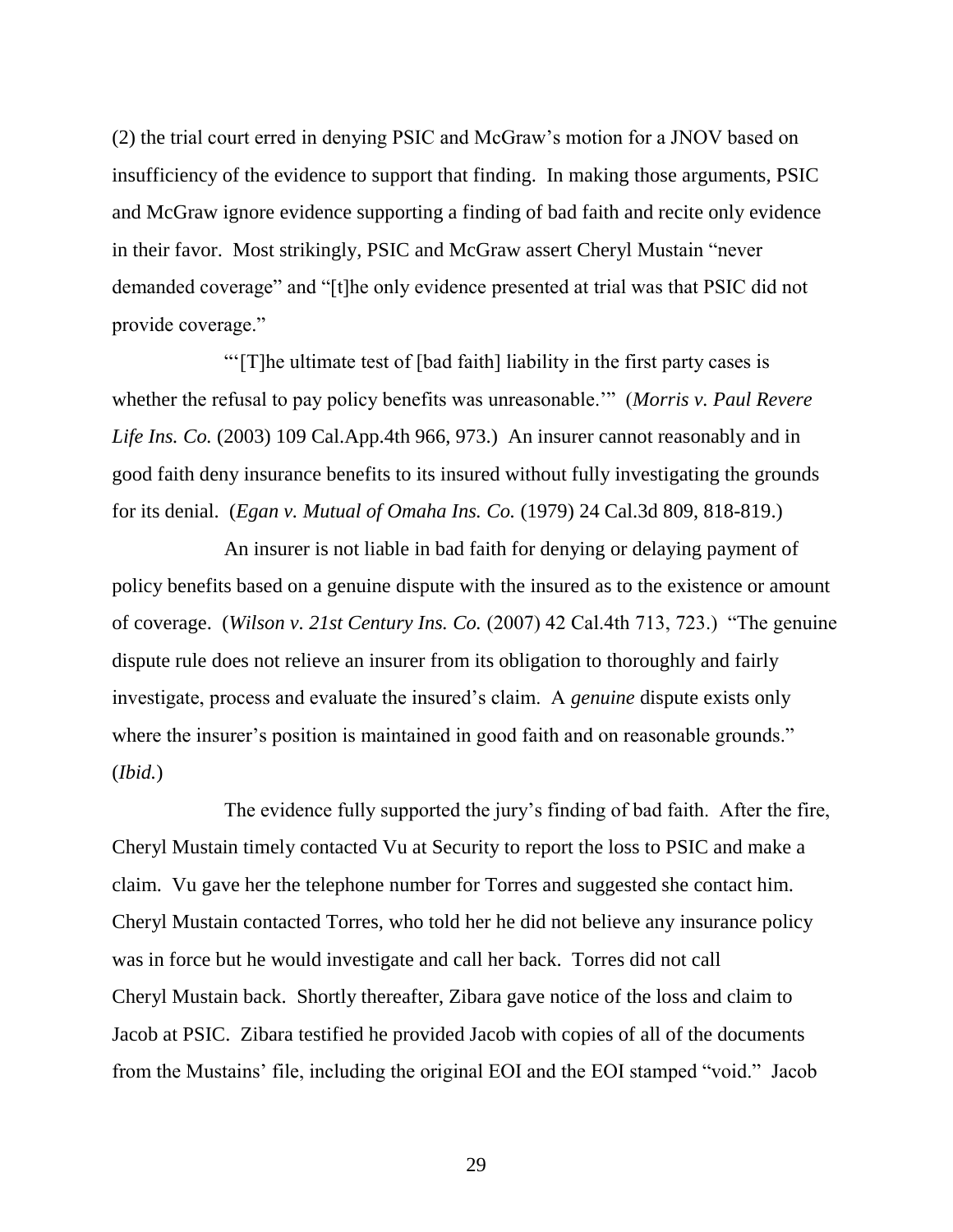told Zibara, "don"t be concerned" because "[w]e"ve done everything by the book." Jacob said he would take over handling the matter.

Jacob then discussed the matter with Weaver, PSIC"s vice-president of sales and marketing. Jacob did not give Weaver a copy of the EOI or other relevant documents but threw away the copies he received from Zibara. When Jacob explained that PSIC had not received a signed application or a premium payment, Weaver commented, "it probably would end up in court." Jacob determined the EOI issued to the Mustains' escrow was legally "inconsequential" and not even worth forwarding to PSIC"s claims department.

There was no question Cheryl Mustain"s loss came within the coverage identified in the EOI. The evidence established AMZ issued the EOI as a binder in accordance with instructions from PSIC for binding insurance in escrow transactions. AMZ followed PSIC"s procedures to the letter; as Zibara stated, "[w]e followed the guidelines of [PSIC] in issuing the evidence of insurance." PSIC did not investigate whether its policy of authorizing AMZ to cancel a binder by stamping "void" on the EOI was lawful.

The evidence supported the inference too that PSIC"s policies and practices for issuing EOI"s were created in bad faith to allow PSIC to try to evade liability precisely in the circumstances presented by this case. To capitalize on the need for immediate issuance of binders for escrow transactions, PSIC authorized and instructed AMZ to issue EOI's as insurance binders before receiving the premium payment and a signed application. If a problem later arose, PSIC would claim, as it did here, that AMZ was not its agent, the EOI is not a binder, and PSIC"s written guidelines and policies for issuing binders were not followed.

Because substantial evidence supported the jury"s finding of bad faith, the trial court did not err in awarding Chicago Title attorney fees. (See *Brandt v. Superior*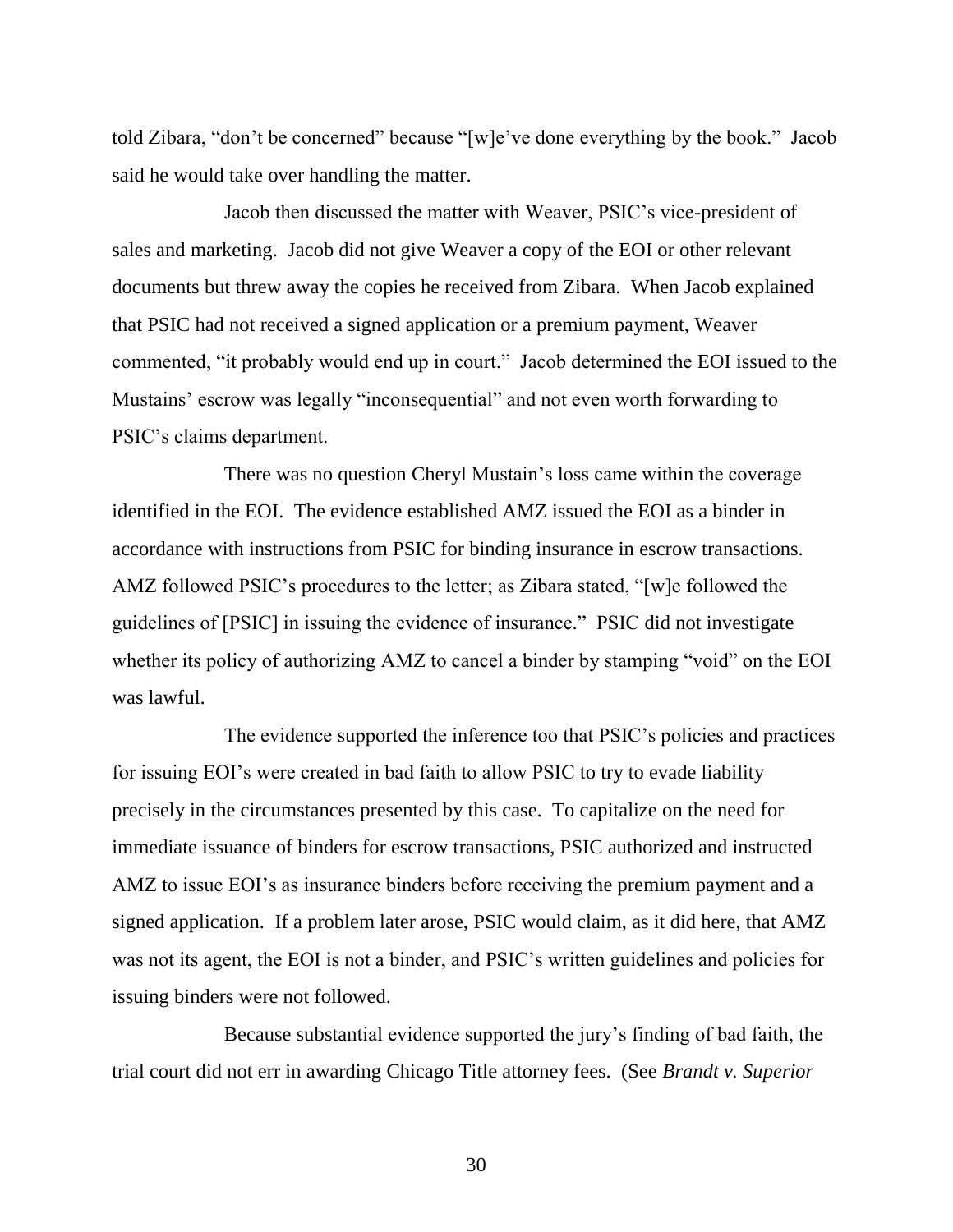*Court* (1985) 37 Cal.3d 813, 817.) PSIC and McGraw do not challenge the amount of attorney fees awarded.

### VI.

# *Chicago Title Had Superior Equities to PSIC and Did Not Act As a Volunteer.*

A. *Chicago Title Had Superior Equities.*

PSIC and McGraw argue the trial court erred in denying their posttrial motion for judgment based on the doctrine of superior equities. PSIC and McGraw argue that under the doctrine of superior equities, Chicago Title had no right to sue because its equities were inferior to those of PSIC and McGraw.

In making that argument, PSIC and McGraw again do not fairly state the evidence and do not cite the evidence supporting the trial court's ruling. PSIC and McGraw go so far as to characterize themselves as "innocent insurers" that did not give AMZ authority to bind coverage, and, ignoring the jury"s finding the binder was not lawfully cancelled, blame Chicago Title for failing to pay the premium.

In denying PSIC and McGraw"s motion based on the doctrine of superior equities, the trial court found: "[T]he equities weigh heavily in favol] of [Chicago Title] despite [its] error in not sending the premium for the insurance earlier. PS[IC] allowed its producer, AMZ Insurance Inc. to issue binders of insurance in violation of their producer agreement and failed to recognize coverage when obligated to do so. In view of these findings, it is inconceivable to find that the equities favo[ $|r \dots PS[IC]$ . This factual pattern does not approach the cases in which the court of appeal found equities barred equitable subrogation."

The doctrine of superior equities prevents a subrogated party from recovering against a party having equal or superior equities. (*State Farm General Ins. Co. v. Wells Fargo Bank, N.A.* (2006) 143 Cal.App.4th 1098, 1107.) "Under the doctrine of superior equities, although an insurer might have a subrogation interest in the insured"s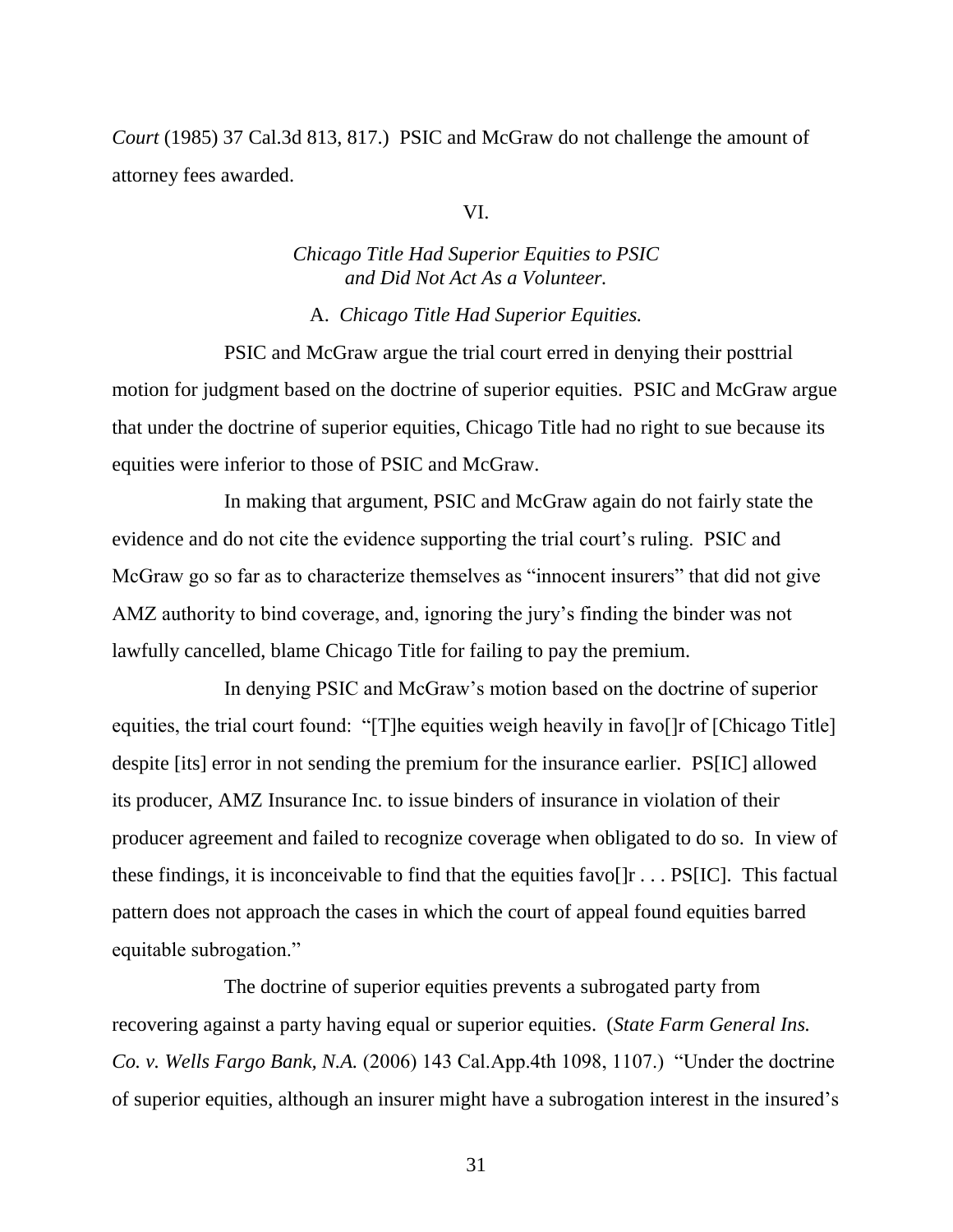claim against the party that caused the loss, it cannot enforce its subrogation rights unless it has equities superior to those of the wrongdoer." (*Id.* at p. 1108.)

Chicago Title argues the doctrine of superior equities only applies to subrogated insurers; as Chicago Title is not an insurer, but received a contractual assignment of Cheryl Mustain"s claims, it argues the doctrine is inapplicable here. We do not resolve that issue because the evidence supported the trial court's finding Chicago Title had superior equities.

"In comparing the relative positions of the parties, a court is required to determine who ultimately ought to bear the loss." (*State Farm General Ins. Co. v. Wells Fargo Bank, N.A.*, *supra*, 143 Cal.App.4th at p. 1112.) "[T]here is no facile formula for determining superiority of equities, for there is no formula by which to determine the existence or nonexistence of an equity except to the extent that certain familiar fact combinations have been repeatedly adjudged to create an equity in the surety or the third party. The cases in other jurisdictions refer to various factors which spell fault in the . . . third party, but whatever the criteria mentioned each case comes down to the question of fault of some kind . . . ." (*Hartford Acc. & Indem. Co. v. Bank of America* (1963) 220 Cal.App.2d 545, 558.) "A more balanced statement is that the right of subrogation "may be invoked against a third party only if he is guilty of some wrongful conduct which makes his equity inferior to that of [the surety or insurer]." [Citations.]" (*Golden Eagle Ins. Co v. First Nationwide Financial Corp.* (1994) 26 Cal.App.4th 160, 171.)

Chicago Title at worst acted negligently by failing to pay the premium on the policy evidenced by the EOI. Its negligence was not the direct cause of the loss; as the jury found, the EOI was not lawfully cancelled after AMZ failed to receive the premium payment. PSIC, in contrast, engaged in bad faith. It authorized AMZ to issue EOI's as binders before receipt of the premium payment and signed application, instructed AMZ to cancel binders in an improper manner, and declined to submit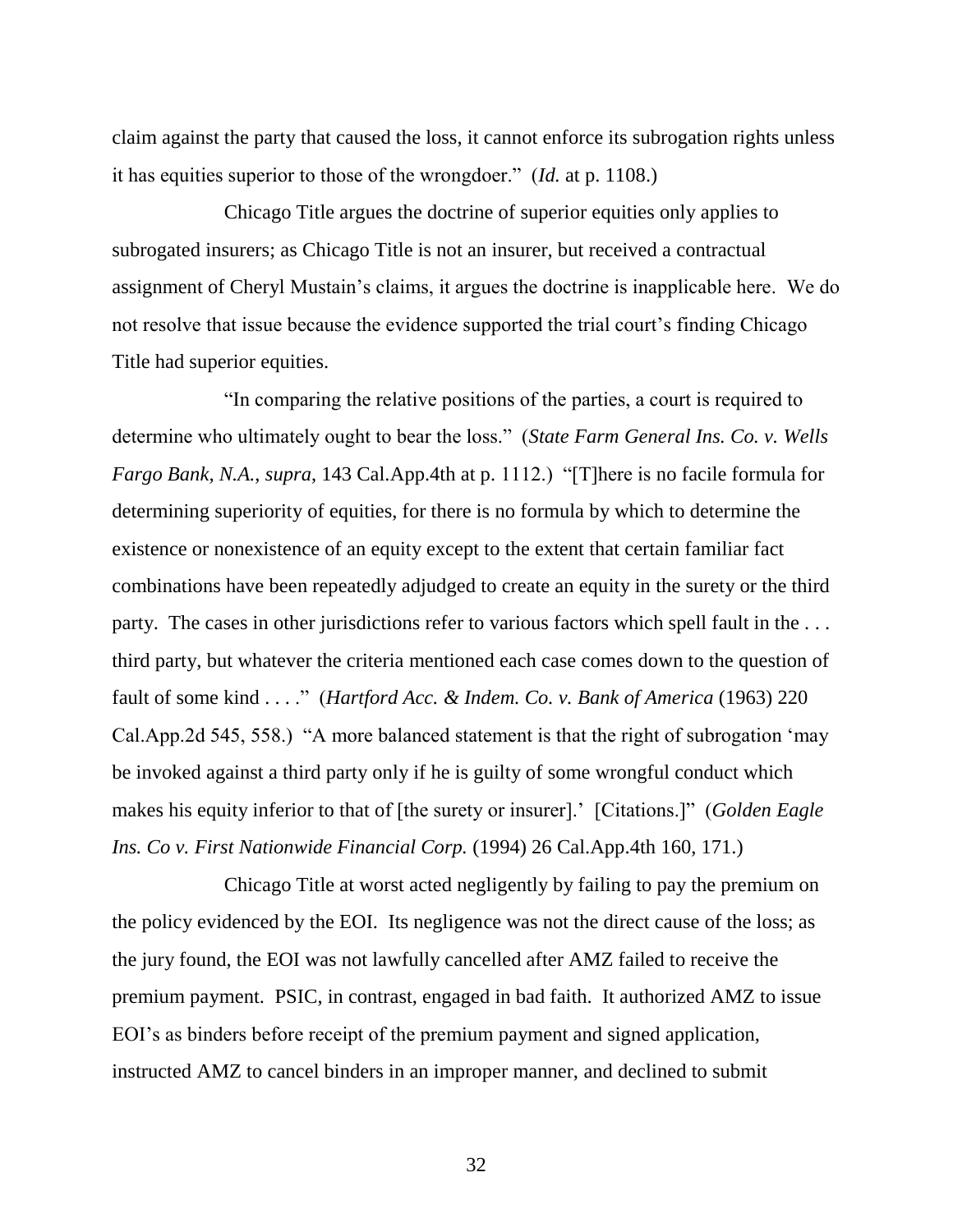Cheryl Mustain"s claim to its claims department. The trial court correctly concluded Chicago Title"s equities were superior to PSIC"s.

PSIC and McGraw contend *Lawyers Title Ins. Corp. v. Feldsher* (1996) 42 Cal.App.4th 41 (*Feldsher*) is a similar case. In *Feldsher*, Greenberg loaned \$300,000 to Razzano. The loan was secured by real property in La Cañada. (*Id*. at p. 44.) Greenberg's loan was used to retire a loan secured by a second trust deed on the same property and was to become senior to a fourth deed of trust in favor of the Feldshers. Greenberg obtained a title policy from Lawyers Title Insurance Corporation, which allowed escrow to close without following an instruction to record Greenberg"s trust deed senior to the Feldshers' trust deed. Razzano defaulted on the Feldshers' trust deed, prompting the Feldshers to foreclose and purchase the property at the trustee"s sale, wiping out the Greenberg trust deed. (*Ibid.*) Lawyers Title ultimately indemnified Greenberg, received an assignment of his claim against the Feldshers, and filed a complaint against the Feldshers under a theory of equitable subrogation. (*Id.* at pp. 44-45.)

The trial court granted summary judgment in favor of the Feldshers on the ground they had superior equities. (*Feldsher*, *supra*, 42 Cal.App.4th at p. 45.) The Court of Appeal affirmed, based on Greenberg"s culpable conduct: "While the equities in this case appear more or less evenly balanced, the undisputed fact remains Greenberg had actual knowledge of all the facts necessary to protect his interests and, unlike the Feldshers who were unaware of Greenberg's contemplated loan, was in a position to avoid any harm. Nevertheless, despite this knowledge Greenberg failed to take any affirmative steps to protect those interests. Greenberg"s actual knowledge of the crucial facts, combined with his negligence in allowing the transaction to close despite the absence of a subordination agreement, is the type of 'culpable and inexcusable neglect' which justifies denial of equitable subrogation under the overall circumstances of this case." (*Id.* at pp. 53-54.)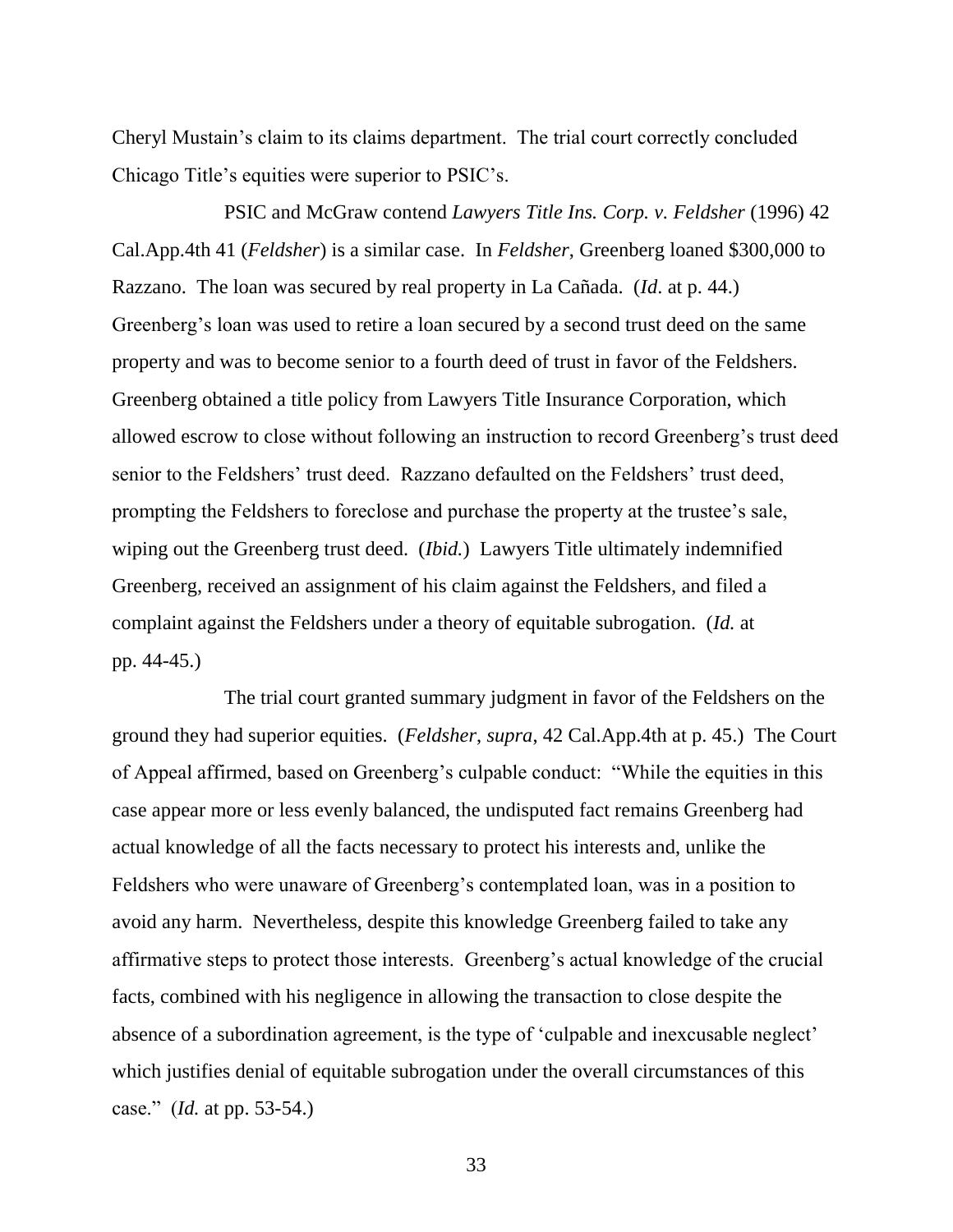This case is different from *Feldsher* in several important respects. Here, the equities are far from evenly balanced. PSIC, unlike the Feldshers, was in a position to avoid harm and engaged in bad faith conduct. Cheryl Mustain, unlike Greenberg, did not have actual knowledge of any failure to pay the premium and testified she never received the insurance application.

### B. *Chicago Title Did Not Act As a Volunteer.*

PSIC and McGraw also contend that if Chicago Title breached no duties, then it acted as a volunteer by paying Cheryl Mustain and cannot maintain an action for subrogation.

Subrogation arises when one party (the subrogee) indemnifies or pays the principal debtor"s obligation to the creditor or claimant (the subrogor). (*Morgan Creek Residential v. Kemp* (2007) 153 Cal.App.4th 675, 690.) The subrogee succeeds to the claimant"s position or rights against the principal debtor or obligor. (*Ibid.*) ""By undertaking to indemnify or pay the principal debtor"s obligation to the creditor or claimant, the "subrogee" is equitably subrogated to the claimant (or "subrogor"), and succeeds to the subrogor's rights against the obligor."" (*Ibid.*) A party claiming to be equitably subrogated to the rights of a creditor must meet these requirements: (1) the subrogee made payment to protect the subrogee's own interest; (2) the subrogee must not have acted as a volunteer; (3) the debt paid must be one for which the subrogee was not primarily liable; (4) the entire debt must have been paid; and (5) subrogation must not cause injustice to the rights of others. (*Caito v. United California Bank* (1978) 20 Cal.3d 694, 704.)

PSIC and McGraw argue the second requirement has not been met. According to them, Chicago Title acted as a volunteer because it did not need to pay Cheryl Mustain to protect its own interest if, as Chicago Title contends, the EOI was an enforceable binder of insurance.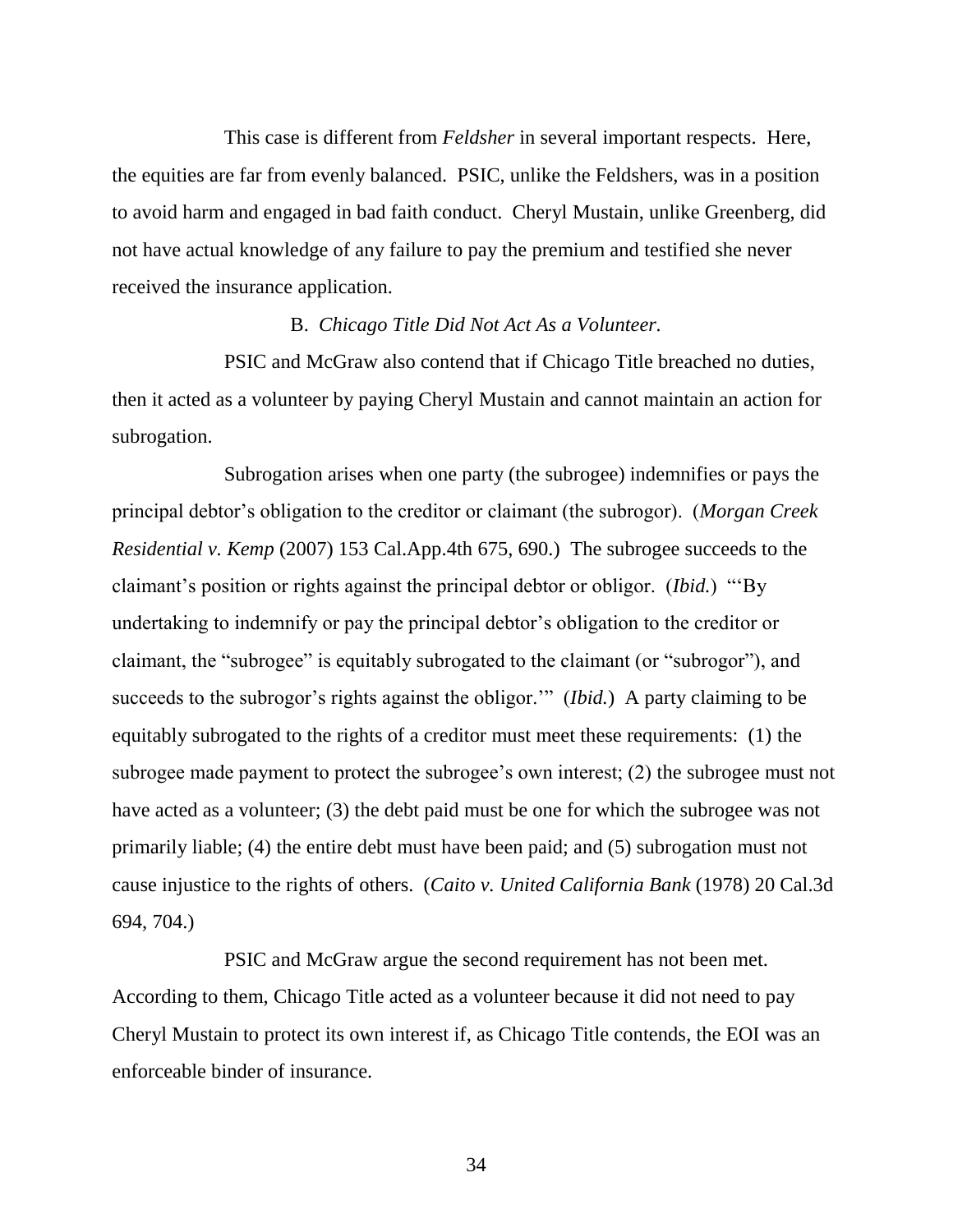Chicago Title did not act as a volunteer. Chicago Title failed to pay the premium on the policy before the fire loss and therefore faced potential liability at the time it paid Cheryl Mustain and accepted an assignment of her rights. Chicago Title"s potential liability was a protectible interest sufficient to create subrogation rights.

In *Employers etc. Ins. Co. v. Pac. Indem. Co.* (1959) 167 Cal.App.2d 369, a question arose whether the insured"s loss was covered by a comprehensive liability policy or an automobile insurance policy. The comprehensive liability insurer paid the insured and brought an equitable subrogation action against the automobile insurer. (*Id.* at pp. 373-374.) The trial court determined the loss was covered under the automobile policy. An issue on appeal was whether the comprehensive liability insurer was a volunteer because it had no legal obligation under the comprehensive liability policy. (*Id.* at p. 376.) The Court of Appeal concluded the comprehensive liability insurer was not a volunteer: "Even though there was no legal obligation on plaintiff to make the payment it nevertheless had an interest to protect in making it. That interest arose from the fact that there was a dispute between it and defendant as to which policy, plaintiff"s or defendant's, covered the accident. That this was such a dispute as justified plaintiff in settling for a less sum than it might have been liable for if its contention that its policy did not cover the accident were incorrect, is shown by defendant's insistence here that the policy did cover the accident." (*Id.* at p. 377.)

Similarly here, at the time Chicago Title paid Cheryl Mustain, there was a dispute whether PSIC or Chicago Title was responsible for covering her loss. Cheryl Mustain had retained an attorney and sought compensation from both PSIC and Chicago Title. PSIC and McGraw asserted, and continue to assert, they have no liability under the EOI. That dispute, Cheryl Mustain"s claim, and Chicago Title"s potential liability created the necessary interest for Chicago Title to protect. By paying Cheryl Mustain, Chicago Title acted not as a volunteer, but to protect that interest.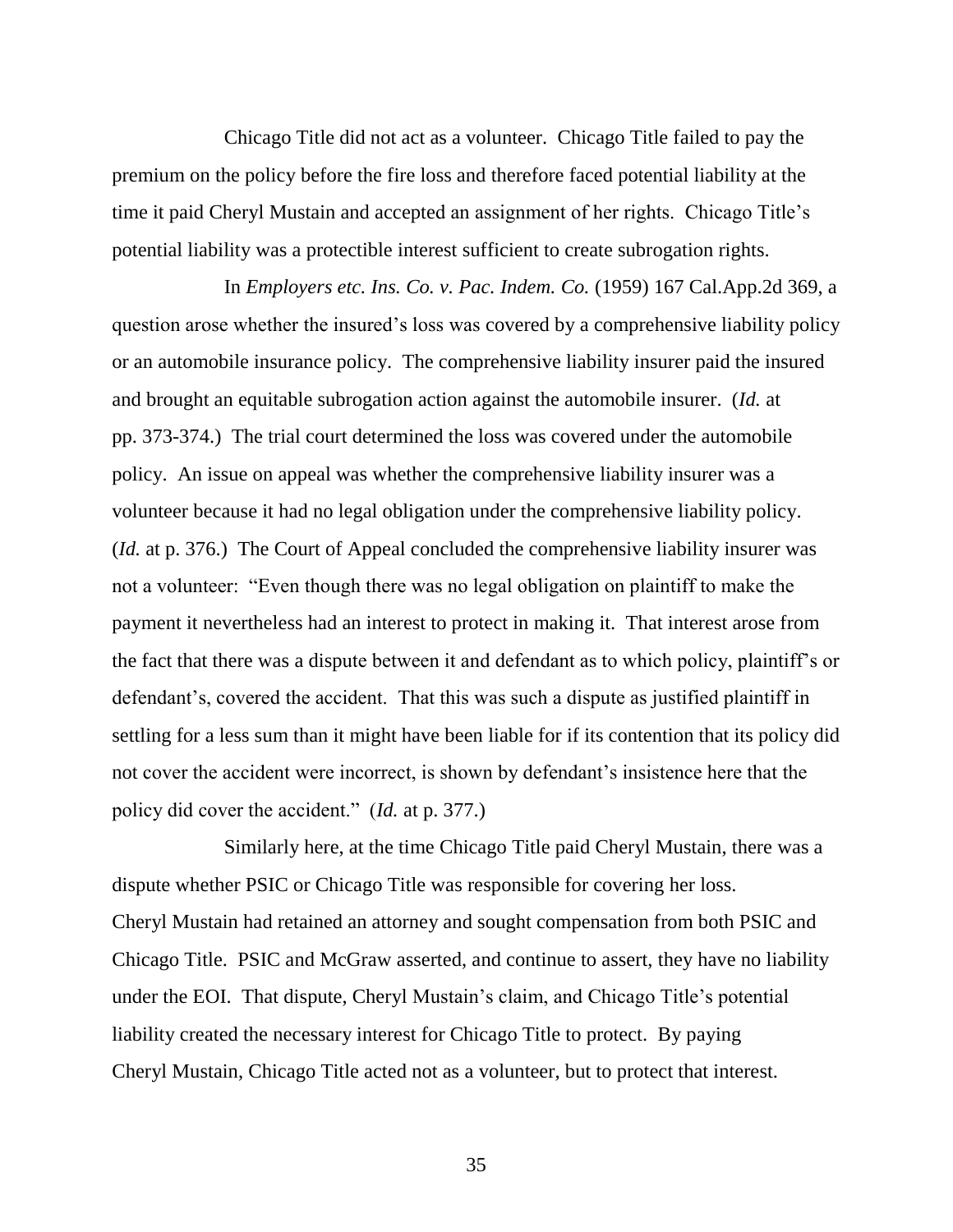### VII.

# *PSIC and McGraw Were Not Entitled to Judgment Against AMZ for Indemnity.*

PSIC and McGraw argue the trial court erred by denying their posttrial motion for judgment of indemnity against AMZ. PSIC and McGraw assert the "unequivocal language" in an indemnification provision in the producer's agreement between McGraw and AMZ entitled PSIC to judgment against AMZ.

In denying PSIC and McGraw's motion for judgment of indemnity against AMZ, the trial court stated: "Despite the jury's determination that the producer's agreement which on its face did not allow AMZ to send out insurance binders was not dispositive of the issue in light of PSIC/McGraw's conduct in knowingly allowing such practices to continue by its producer, PSIC/McGraw continues to assert that this provision now entitles it to indemnification from AMZ. The court cannot and refuses to make a factual determination that is inconsistent with the jury's determination, a determination which the court now adopts, despite the fact that AMZ is in default. The finding of bad faith conduct clearly bars PSIC/McGraw from indemnification of these intentional tort damages. [Code of Civil Procedure,] section 875[, subdivision ](d). Its bad faith conduct in refusing to acknowledge coverage most likely bars it from indemnification for the remaining damages. Moreover, no authority has been provided to the contrary in light of PSIC/McGraw"s continual failure to acknowledge the effect of the jury"s finding and to propose a factual scenario which entitles it to indemnification that is consistent with the jury's findings."

The relevant portion of the indemnity provision in the producer's agreement states: "In the event of an *unauthorized binder* or other *unauthorized statement of coverage* by Producer, Producer shall and will at all times indemnify and keep indemnified McGraw and Insurance company from and against any and all liability,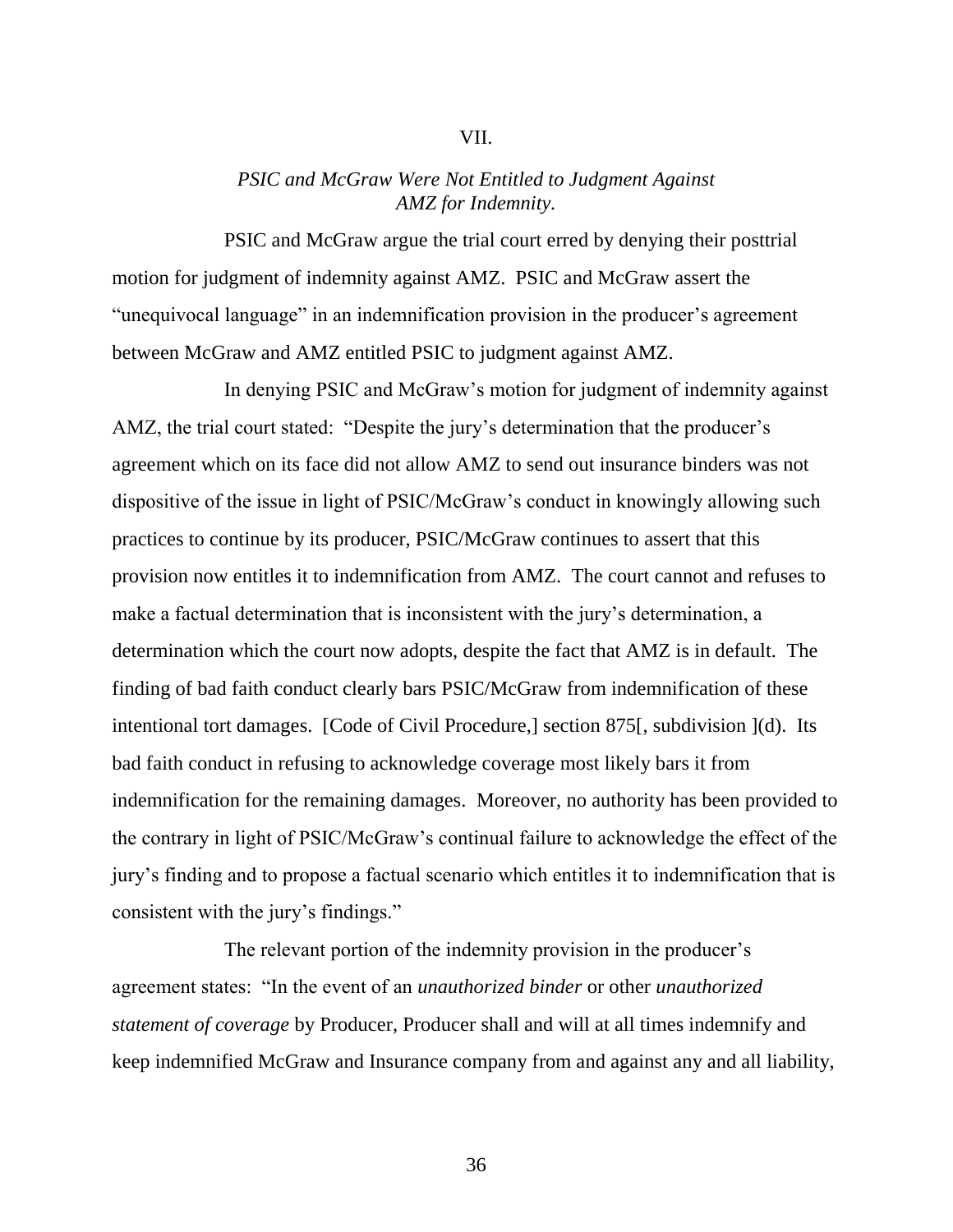claims, demands, losses, damages, costs, counsel fees, judgments and expense of whatever kind or nature." (Italics added.)

PSIC and McGraw are not entitled to indemnity under that provision because AMZ did not issue an unauthorized binder or statement of insurance. PSIC authorized AMZ to issue EOI"s as binders in escrow transactions before receipt of the premium payment and a signed application, and authorized AMZ to attempt to cancel binders in an unlawful manner.

In addition, as the trial court found, the indemnity provision does not permit PSIC to recover for its intentional and bad faith conduct. "An indemnity agreement which is broadly worded and refers only generally to indemnification for claims or losses, is interpreted as providing indemnity, at most, for the indemnitee"s passive negligence; to obtain greater indemnity, more specific language must be used." (*Smoketree-Lake Murray, Ltd. v. Mills Concrete Construction Co.* (1991) 234 Cal.App.3d 1724, 1737; see *Gonzales v. R. J. Novick Constr. Co.* (1978) 20 Cal.3d 798, 809-810 [a general indemnity clause "will not be interpreted to provide indemnity if an indemnitee has been *actively* negligent"].)

In *Edmondson Property Management v. Kwock* (2007) 156 Cal.App.4th 197, 207, the parties had entered into an indemnification agreement stating: ""Owner shall indemnify and save the Agent harmless from any and all costs, expenses, attorney"s fees, suits, liabilities, damages from or connected with the management of the property by Agent, or the performance or exercise of any of the duties, obligations, powers, or authorities herein or hereafter granted to Agent. [¶] "Owner shall not hold Agent liable for any error of [judgment], or for any mistake of fact or law, or for anything which Agent may do or refrain from doing hereinafter, except in cases of willful misconduct or gross negligence."" The court held this was a general indemnity provision and therefore did not indemnify against claims arising out of the agent's active negligence. (*Id.* at p. 208.) "Language imposing this liability must be express and unequivocal so that the